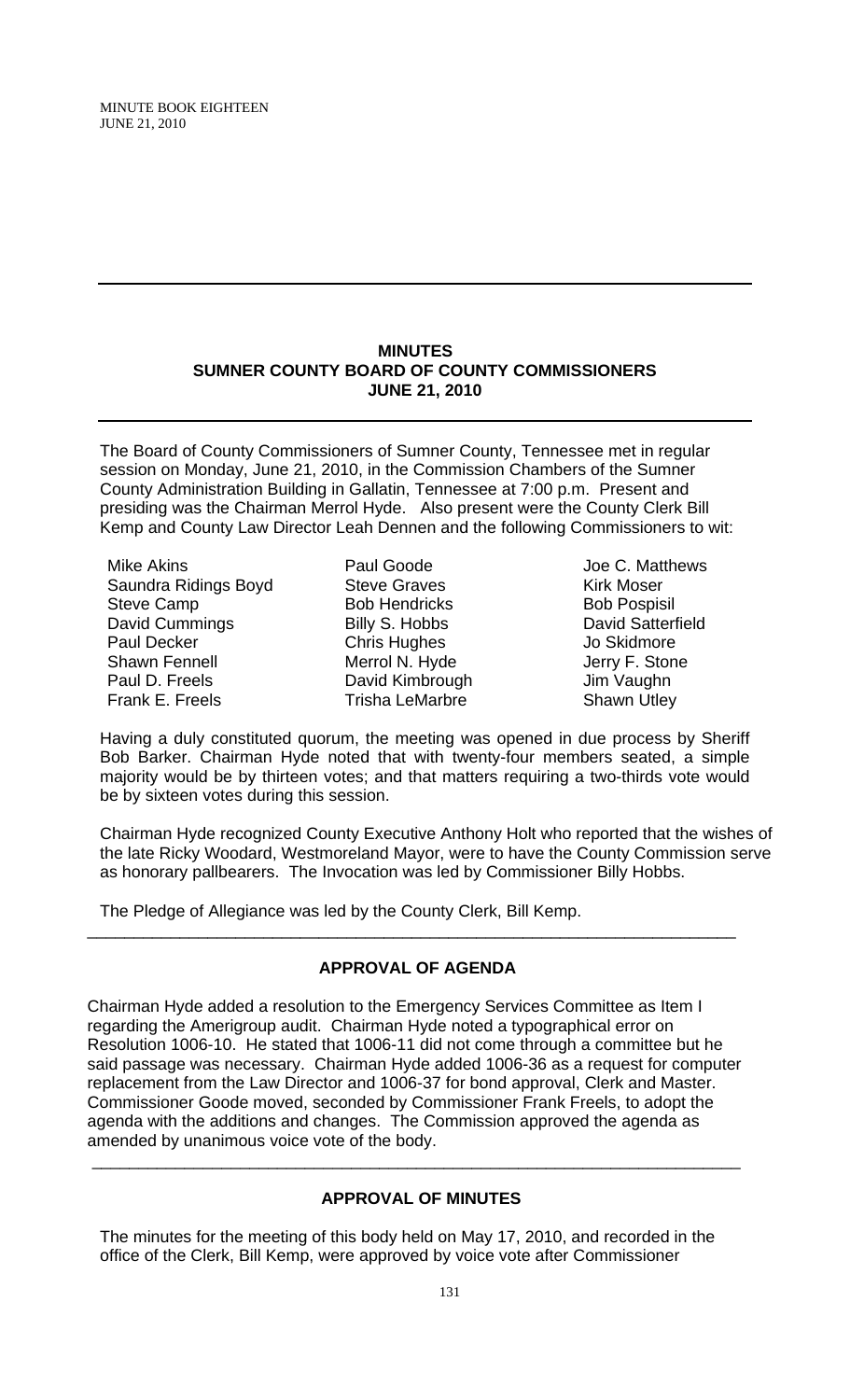MINUTE BOOK EIGHTEEN JUNE 21, 2010

Skidmore made the motion, seconded by Commissioner Pospisil. Commissioner Fennell abstained from the vote.

## **RECOGNITION OF THE PUBLIC**

 Chairman Hyde opened the floor to allow the public to speak concerning any matter on the agenda.

 Rob Wheeler, Sumner County Board of Education member, requested the commissioners vote against implementing the Financial Management Act of 1981. Upon motion of Commissioner Goode, seconded by Commissioner LeMarbre, the Commission voted to suspend the rules to allow Mr. Wheeler to continue to speak past the time limit.

 Ted Wise, Sumner County Board of Education member, requested the Commission not vote to approve the Financial Management Act of 1981. He asked the Commission to consider not voting for the resolution because of additional funds needed to renovate the third floor of the Sumner County Administration Building.

 Don Long, Chairman of the Sumner County Board of Education, read a resolution adopted by the Board requesting the Commission not to approve the Financial Management Act of 1981.

With no one else wishing to speak, recognition of the public was closed.

## **REPORT OF THE CHAIR**

\_\_\_\_\_\_\_\_\_\_\_\_\_\_\_\_\_\_\_\_\_\_\_\_\_\_\_\_\_\_\_\_\_\_\_\_\_\_\_\_\_\_\_\_\_\_\_\_\_\_\_\_\_\_\_\_\_\_\_\_\_\_\_\_\_\_\_\_\_

Commissioner Decker read the following resolution into the record:

## **A RESOLUTION HONORING AMY STONE AS THE SUMNER COUNTY ELEMENTARY TENNESSEE TEACHER OF THE YEAR**

 **WHEREAS,** Amy Stone, who has taught in the Sumner County School System at Westmoreland Elementary School for fifteen years, was recently selected as the Sumner County Elementary Tennessee Teacher of the Year; and

**WHEREAS,** Amy Stone teaches music and has made learning fun as well as challenging for her students thereby giving them an early love of school; and

**WHEREAS,** Amy Stone, through dedication in the noble profession of teaching, has positively influenced numerous students during her tenure and by her efforts countless students began school with a good foundation which will aid them their entire life.

**NOW, THEREFORE BE IT RESOLVED** by the Sumner County Board of County Commissioners meeting in regular session on this the  $21<sup>st</sup>$  day of June, 2010, that this body hereby congratulates and commends Amy Stone for her dedication and outstanding service to the youth of our county and for her recognition as the Sumner County Elementary Tennessee Teacher of the Year Award; and

**BE IT FURTHER RESOLVED** that this resolution is to be spread on the minutes of this body and the Clerk is to provide a copy of this resolution to Amy Stone.

\_\_\_\_\_\_\_\_\_\_\_\_\_\_\_\_\_\_\_\_\_\_\_\_\_\_\_\_\_\_\_\_\_\_\_\_\_\_\_\_\_\_\_\_\_\_\_\_\_\_\_\_\_\_\_\_\_\_\_\_\_\_\_\_\_\_

Upon motion of Commissioner Decker, seconded by Commissioner Fennell, the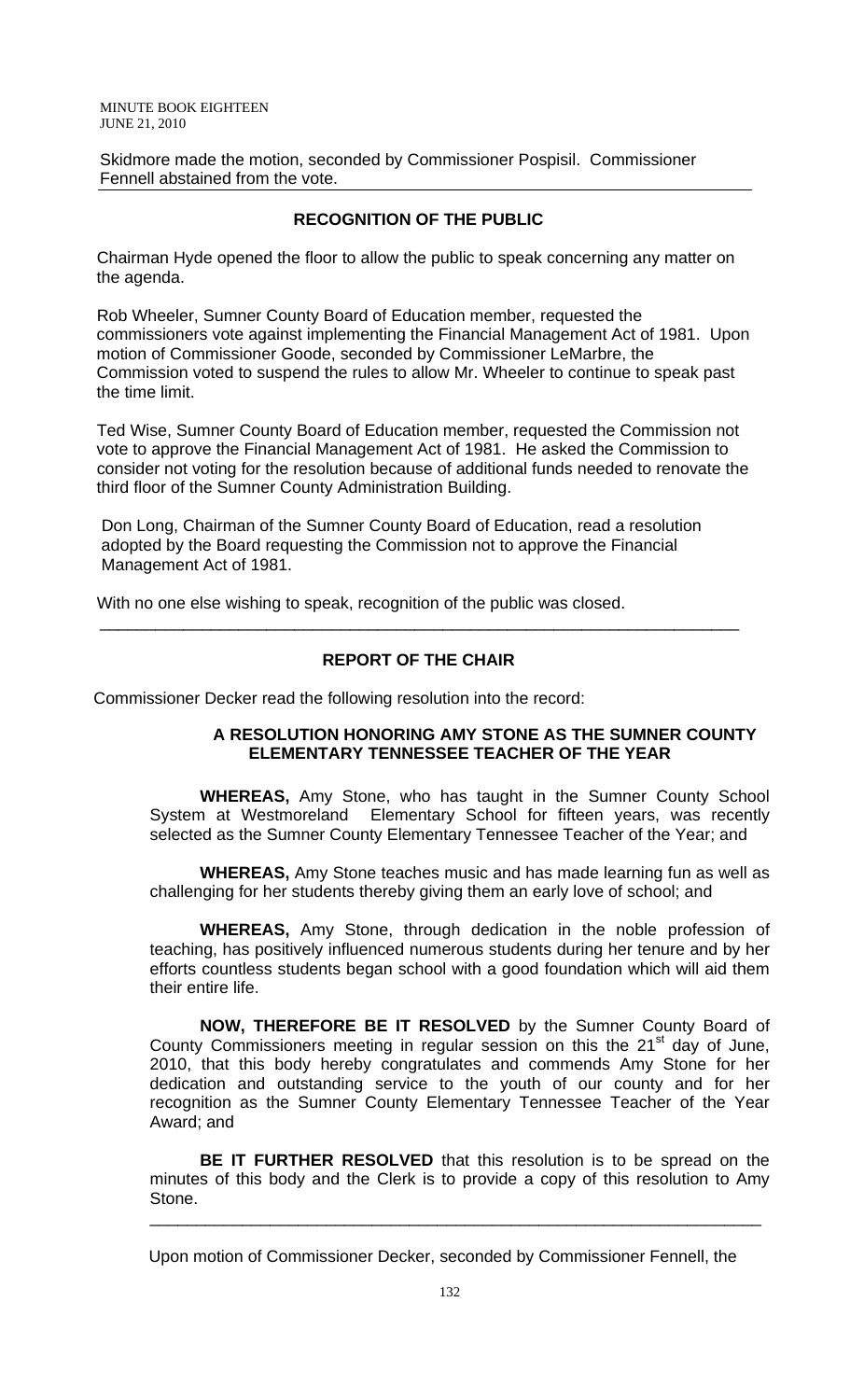Commission voted to approve the Certificate of Recognition for Amy Stone.

Commissioner Decker read the following resolution into the record:

## **A RESOLUTION HONORING DANIEL AGYEMANG AS THE SUMNER COUNTY HIGH SCHOOL TENNESSEE TEACHER OF THE YEAR**

 $\overline{\phantom{a}}$  , and the set of the set of the set of the set of the set of the set of the set of the set of the set of the set of the set of the set of the set of the set of the set of the set of the set of the set of the s

 **WHEREAS,** Mr. Daniel Agyemang, has taught a total of ten years, but for the last five years has been in the Sumner County School System and has been selected as the Sumner County High School Tennessee Teacher of the Year; and

**WHEREAS,** Mr. Daniel Agyemang, has taught at Gallatin High School where he teaches Mathematics and by his efforts innumerable students have undertaken the journey of mathematics and will one day hopefully help our world; and

**WHEREAS,** Mr. Daniel Agyemang, through dedication in the noble profession of teaching, has positively influenced numerous students during his tenure and helped to aid future generations.

**NOW, THEREFORE BE IT RESOLVED** by the Sumner County Board of County Commissioners meeting in regular session on this the  $21<sup>st</sup>$  day of June, 2010, that this body hereby congratulates and commends Mr. Daniel Agyemang for his dedication and outstanding service to the youth of our county and for his receipt of the Sumner County High School Tennessee Teacher of the Year Award; and

**BE IT FURTHER RESOLVED** that this resolution is to be spread on the minutes of this body and the Clerk is to provide a copy of this resolution to Mr. Daniel Agyemang.

\_\_\_\_\_\_\_\_\_\_\_\_\_\_\_\_\_\_\_\_\_\_\_\_\_\_\_\_\_\_\_\_\_\_\_\_\_\_\_\_\_\_\_\_\_\_\_\_\_\_\_\_\_\_\_\_\_\_\_\_\_\_\_\_\_\_

 Upon motion of Commissioner Decker, seconded by Commissioner Fennell, the Commission voted to approve the Certificate of Recognition for Daniel Agyemang.

 $\frac{1}{\sqrt{2}}$  ,  $\frac{1}{\sqrt{2}}$  ,  $\frac{1}{\sqrt{2}}$  ,  $\frac{1}{\sqrt{2}}$  ,  $\frac{1}{\sqrt{2}}$  ,  $\frac{1}{\sqrt{2}}$  ,  $\frac{1}{\sqrt{2}}$  ,  $\frac{1}{\sqrt{2}}$  ,  $\frac{1}{\sqrt{2}}$  ,  $\frac{1}{\sqrt{2}}$  ,  $\frac{1}{\sqrt{2}}$  ,  $\frac{1}{\sqrt{2}}$  ,  $\frac{1}{\sqrt{2}}$  ,  $\frac{1}{\sqrt{2}}$  ,  $\frac{1}{\sqrt{2}}$ 

Commissioner LeMarbre introduced the following resolution:

## **A RESOLUTION HONORING ERIC BOWMAN AS THE SUMNER COUNTY MIDDLE SCHOOL TENNESSEE TEACHER OF THE YEAR**

 **WHEREAS,** Mr. Eric Bowman, has taught in the Sumner County School System for five years and was recently selected as the Sumner County Middle School Tennessee Teacher of the Year; and

**WHEREAS,** Mr. Eric Bowman has taught at T.W. Hunter Middle School for the past five years where he teaches eighth grade History and through his efforts brings to his students a love of learning as well devotion to history; and

**WHEREAS,** Mr. Eric Bowman, through his dedication in the noble profession of teaching, has positively influenced numerous students during his tenure and by his efforts has brought an interest in history to future leaders and historians; and

**NOW, THEREFORE BE IT RESOLVED** by the Sumner County Board of County Commissioners meeting in regular session on this the  $21<sup>st</sup>$  day of June, 2010, that this body hereby congratulates and commends Mr. Eric Bowman for his dedication and outstanding service to the youth of our county and for his receipt of the Sumner County Middle School Tennessee Teacher of the Year Award; and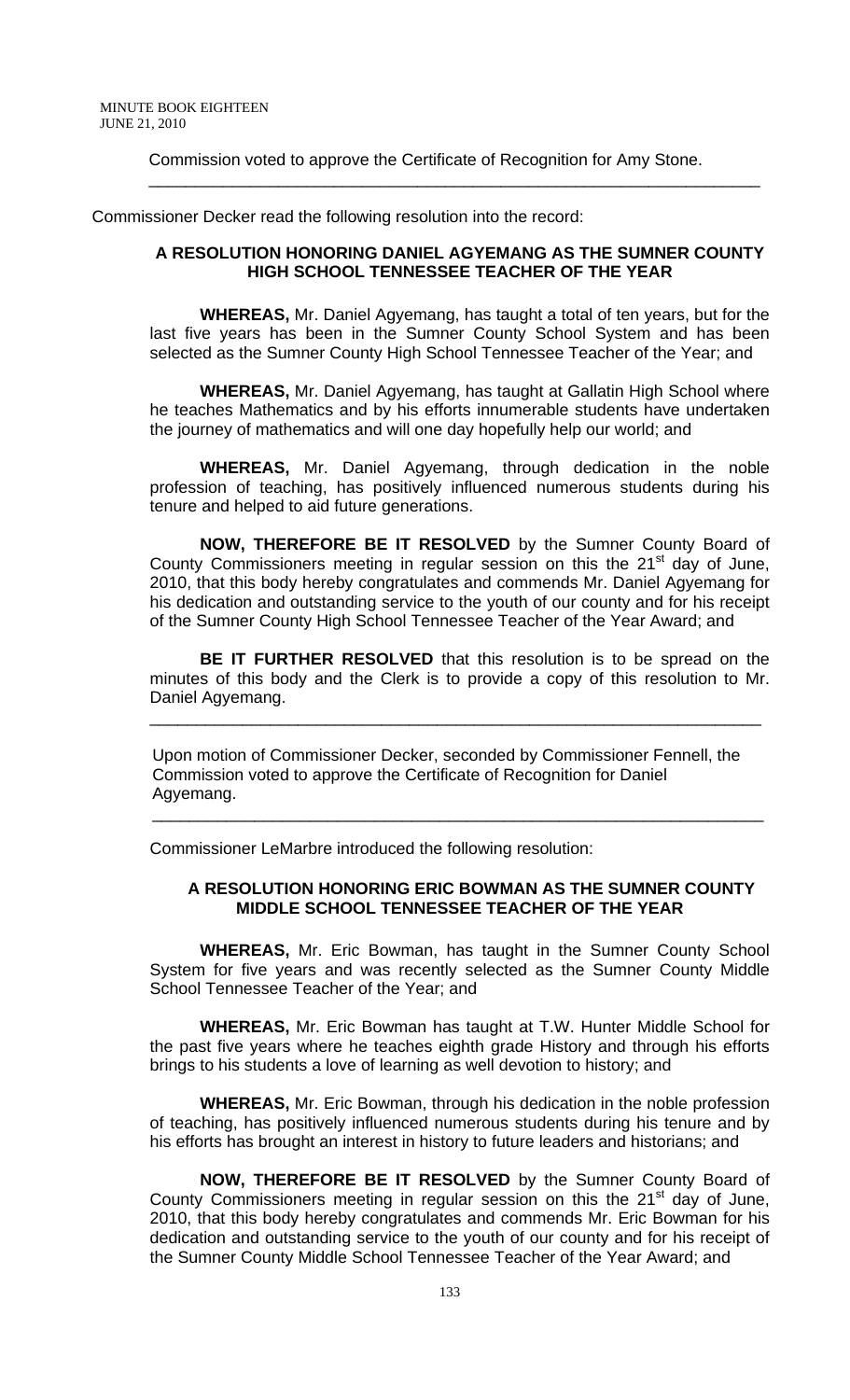**BE IT FURTHER RESOLVED** that this resolution is to be spread on the minutes of this body and the Clerk is to provide a copy of this resolution to Mr. Eric Bowman.

\_\_\_\_\_\_\_\_\_\_\_\_\_\_\_\_\_\_\_\_\_\_\_\_\_\_\_\_\_\_\_\_\_\_\_\_\_\_\_\_\_\_\_\_\_\_\_\_\_\_\_\_\_\_\_\_\_\_\_\_\_\_\_\_\_\_

\_\_\_\_\_\_\_\_\_\_\_\_\_\_\_\_\_\_\_\_\_\_\_\_\_\_\_\_\_\_\_\_\_\_\_\_\_\_\_\_\_\_\_\_\_\_\_\_\_\_\_\_\_\_\_\_\_\_\_\_\_\_\_\_\_\_\_

 Upon motion of Commissioner LeMarbre, seconded by Commissioner Stone, the Commission voted to approve the Certificate of Recognition for Eric Bowman.

 $\mathcal{L}_\mathcal{L} = \mathcal{L}_\mathcal{L} = \mathcal{L}_\mathcal{L} = \mathcal{L}_\mathcal{L} = \mathcal{L}_\mathcal{L} = \mathcal{L}_\mathcal{L} = \mathcal{L}_\mathcal{L} = \mathcal{L}_\mathcal{L} = \mathcal{L}_\mathcal{L} = \mathcal{L}_\mathcal{L} = \mathcal{L}_\mathcal{L} = \mathcal{L}_\mathcal{L} = \mathcal{L}_\mathcal{L} = \mathcal{L}_\mathcal{L} = \mathcal{L}_\mathcal{L} = \mathcal{L}_\mathcal{L} = \mathcal{L}_\mathcal{L}$ 

The certificate for Laura Williams was deferred until next month.

Chairman Hyde introduced the following resolution:

## **A RESOLUTION HONORING MRS. BRENDA MARIE PAGE**

 **WHEREAS,** Mrs. Brenda Marie Page was appointed as Clerk and Master of the 18<sup>th</sup> Judicial District of the State of Tennessee which serves Sumner County on March 1, 1988, and prior to her appointment, she served the courts of Sumner County as Administrative Assistant to The Honorable Tom E. Gray during his tenure as General Sessions Judge (1982-1986) and as Chancellor of the 18<sup>th</sup> Judicial District (from 1986 until her appointment as Clerk and Master); and

**WHEREAS,** after 28 years of service to Sumner County, 22 years as Clerk and Master, Mrs. Page has elected to retire on July 9, 2010 and it is appropriate that she be recognized for her diligence and dedication to the citizens of Sumner County and for the positive contribution she has made to the lives of countless people; and

**WHEREAS,** Mrs. Page has served as Certified Public Administrator, President of the Middle Tennessee Division of the State Court Clerk's Association, a member of the State and County Officials Association, and a representative and officer of the Sumner County Democratic Party; and

**WHEREAS,** Mrs. Page, in addition to being an extraordinary person of public service, is an exemplary wife to her husband, Robert; model mother to daughters, Kimberly and Dana Marie; loving grandmother of four; and is a member of the Madison Church of Christ;

 **NOW, THEREFORE BE IT RESOLVED** by the Sumner County Board of County Commissioners meeting in regular session on this the  $21<sup>st</sup>$  day of June, 2010, that this body hereby expresses its appreciation for the many years of service and dedication of Mrs. Brenda Page and this body urges all the citizens of Sumner County to acknowledge the accomplishments and contributions made by Mrs. Brenda Page to our county; and

**BE IT FURTHER RESOLVED** that this resolution shall be spread on the minutes of this body and the Clerk is to furnish a copy of this resolution to Mrs. Brenda Marie Page.

\_\_\_\_\_\_\_\_\_\_\_\_\_\_\_\_\_\_\_\_\_\_\_\_\_\_\_\_\_\_\_\_\_\_\_\_\_\_\_\_\_\_\_\_\_\_\_\_\_\_\_\_\_\_\_\_\_\_\_\_\_\_\_\_\_\_

\_\_\_\_\_\_\_\_\_\_\_\_\_\_\_\_\_\_\_\_\_\_\_\_\_\_\_\_\_\_\_\_\_\_\_\_\_\_\_\_\_\_\_\_\_\_\_\_\_\_\_\_\_\_\_\_\_\_\_\_\_\_\_\_\_\_

Upon motion of Commissioner Frank Freels, seconded by Commissioner Vaughn, the Commission voted to approve the Certificate of Recognition for Mrs. Page.

#### **REPORT FROM COUNTY OFFICIALS**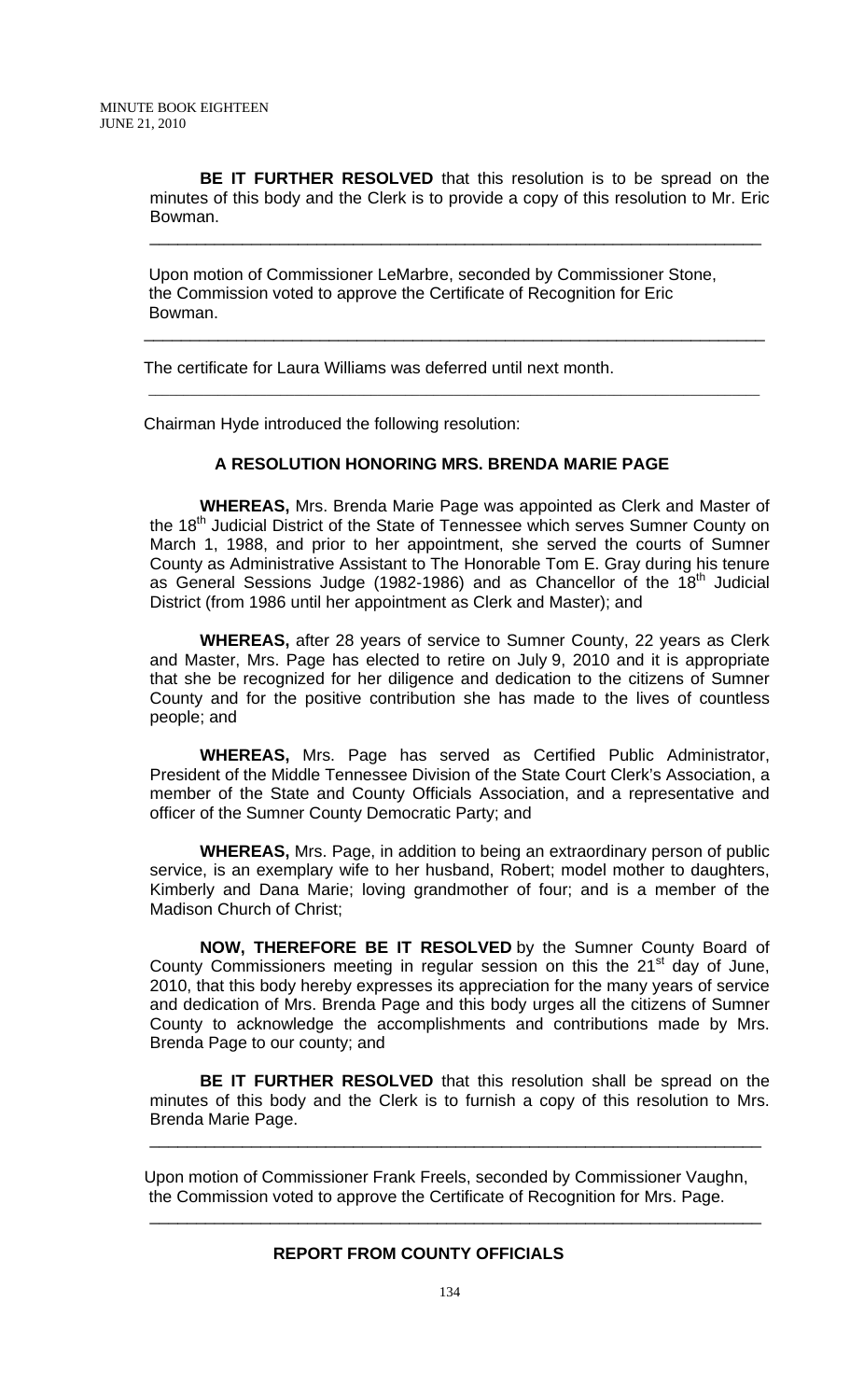By motion of Commissioner Skidmore, seconded by Commissioner Akins, the commissioners approved unanimously the filing as received of the following reports: County Investments, County General Fund, County Debt Service Fund, County Highway Fund, County Capital Outlay Fund, School General Purpose Fund, School Federal Projects Fund, School Food Service Fund, Employee Health Insurance Trust Fund, Employee Dental Insurance Trust Fund, Casualty Insurance Trust Fund, County Trustee Funds, Special Reports: County Dental Insurance Claim Payments, County Health Insurance Claim Payments, County Property Tax Collections, County EMS Billing/Collections/Balances, County Sales Tax Collections, County Wheel Tax Collections, County Tax Rates/Property Values and County School Loan Program Rates. Approval of the filing of these records does not certify to the accuracy of the documents.

Chairman Hyde introduced the following resolution:

## **1006-NOT A RESOLUTION TO APPROVE AND ACCEPT APPLICATIONS FOR NOTARY PUBLIC POSITIONS AND PERSONAL SURETY GUARANTORS**

 **WHEREAS,** according to the law of the State of Tennessee, an individual must apply for the office of notary public in the county of residence, or of their principal place of business; and

 **WHEREAS**, state statute requires personal sureties making bonds for Notaries publics to be approved by the Sumner County Commission; and

 **WHEREAS,** said applicant must be approved by the County Commission assembled; and

 **–––––––––––––––––––––––––––––––––––––––––––––––––––––––––**

 **WHEREAS,** Bill Kemp, Sumner County Clerk, has certified according to the records of his office that the persons named on the attached listing labeled "SUMNER COUNTY NOTARY PUBLIC APPLICATIONS and SURETY GUARANTORS" have duly applied for the positions so sought; and

## **BE IT FURTHER RESOLVED THAT THIS TAKE EFFECT FROM AND AFTER PASSAGE.**

Kimberly A Anderson Michele Lovell April Armstrong **Kimberly M. Lyle** Ashley Barron **Arthur McClellan** Connie B. Boshers **Laurie A Nickerson** Norma R Bundy Ryan Nickerson Jo Ann Calabro **Journalist Community** Jennie L Northcutt<br>
Rebecca A Deason **Journalist Community** Melissa W O'Brien Rebecca A Deason Patricia Degarmo **David Bate Parsons** Rebecca J driver **Brenda S Payne** Jolene Fuqua **Donna Payne** Carrie Leigh Hardy Crystal Y. Pugsley Sheila L. Harper **Internal Sheila L. Harper** Tony D Harrison **Bethany G Seabolt** Barbara L. Holder **Pamela A Seifert** Linda A Hunter **Valerie Turner** Carrie L. Key **Kimberly J Uldrich** Theresa Lassiter **Michele Walker** Judy J. Lewis **Kendall Welch** 

Roy D Alexander Marybeth B Lindsey Whitney E. Watson Valerie Michelle Webb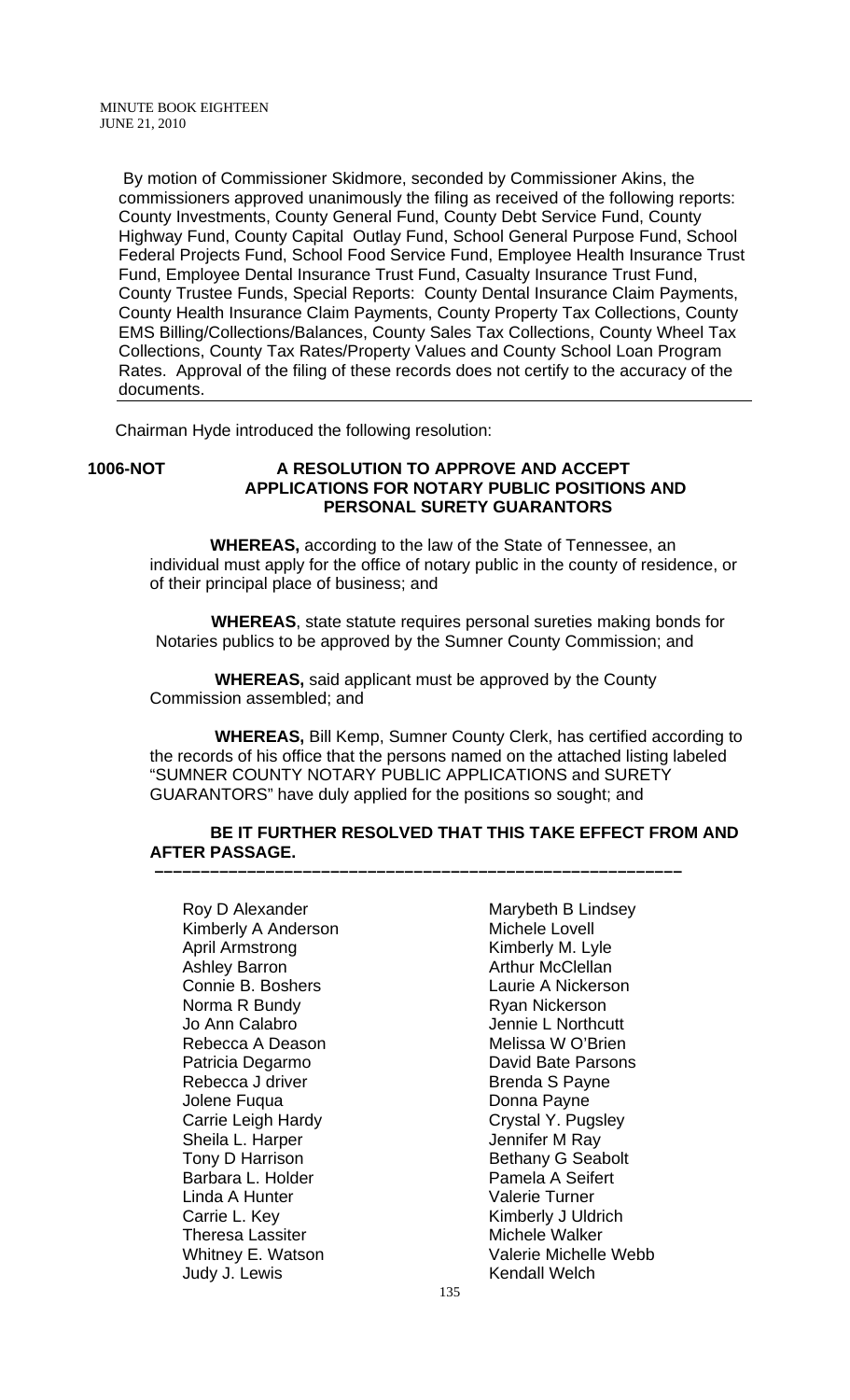## Nancy M. Linder

 Upon motion of Commissioner Akins, seconded by Commissioner Graves, voting was recorded in the following manner:

| <b>Akins</b> | Fennell          |   |       | Cummings     |   |          |
|--------------|------------------|---|-------|--------------|---|----------|
| Utley        | Graves           | Y |       | Satterfield  |   |          |
| F. Freels    | <b>Matthews</b>  | Y |       | <b>Boyd</b>  |   |          |
| Camp         | <b>Hendricks</b> | Y |       | Vaughn       |   |          |
| LeMarbre Y   | Moser            |   |       | Decker       |   |          |
| Hyde         | Hughes           | Y |       | Kimbrough    |   |          |
| Goode        | Skidmore         | Y |       | <b>Stone</b> | Α |          |
| <b>Hobbs</b> | Pospisil         |   |       |              |   |          |
| 1006-NOTARY  | Yes: 22          |   | No: 0 | Abs: 1       |   | 07:31 PM |

Chairman Hyde declared the election of Notaries Public by the body.

## **COMMITTEE ON COMMITTEES**

\_\_\_\_\_\_\_\_\_\_\_\_\_\_\_\_\_\_\_\_\_\_\_\_\_\_\_\_\_\_\_\_\_\_\_\_\_\_\_\_\_\_\_\_\_\_\_\_\_\_\_\_\_\_\_\_\_\_\_\_\_\_\_\_

 Commissioner LeMarbre notified the Commission of appointments for next month to include the Solid Waste Board and the Public Library. She stated that appointments to the Sumner County Airport Authority were being held pending recommendations from the Airport Ad Hoc Committee.

## **EDUCATION COMMITTEE**

There was no report from the Education Committee.

## **EMERGENCY SERVICES COMMITTEE**

**\_\_\_\_\_\_\_\_\_\_\_\_\_\_\_\_\_\_\_\_\_\_\_\_\_\_\_\_\_\_\_\_\_\_\_\_\_\_\_\_\_\_\_\_\_\_\_\_\_\_\_\_\_\_\_\_\_\_\_\_\_\_\_\_\_\_\_\_\_\_\_\_\_\_\_** 

\_\_\_\_\_\_\_\_\_\_\_\_\_\_\_\_\_\_\_\_\_\_\_\_\_\_\_\_\_\_\_\_\_\_\_\_\_\_\_\_\_\_\_\_\_\_\_\_\_\_\_\_\_\_\_\_\_\_\_\_\_\_\_\_\_\_\_\_\_\_\_\_\_\_\_

 Commissioner Vaughn introduced the following resolution and moved for approval. Commissioner Goode seconded the resolution.

## **1006-36 A RESOLUTION AUTHORIZING THE PAYMENT OF \$450.00 BY EMERGENCY MEDICAL SERVICES FOR AN INDEPENDENT REVIEW TO DETERMINE THE VALIDITY OF UNPAID CLAIMS BY AMERIGROUP**

**WHEREAS,** Sumner County Emergency Medical Services has timely filed invoices for services provided to citizens covered by AmeriGroup; and

**WHEREAS,** AmeriGroup has failed to pay certain invoices and disputes such payment is rightfully due to Sumner County; and

**WHEREAS,** impasse has been reached and in order to facilitate the conclusion of this matter an independent review with the department of Commerce and Insurance must be sought.

**THEREFORE, BE IT RESOLVED** by the Sumner County Board of County Commissioners meetings in regular session on this the 21<sup>st</sup> day of June, 2010 that this body hereby authorizes the payment of \$450.00 by Emergency Services for an independent review of unpaid AmeriGroup invoices.

\_\_\_\_\_\_\_\_\_\_\_\_\_\_\_\_\_\_\_\_\_\_\_\_\_\_\_\_\_\_\_\_\_\_\_\_\_\_\_\_\_\_\_\_\_\_\_\_\_\_\_\_\_\_\_\_\_\_\_\_\_\_\_\_\_\_

Chairman Hyde declared the resolution approved by voice vote of the body.

\_\_\_\_\_\_\_\_\_\_\_\_\_\_\_\_\_\_\_\_\_\_\_\_\_\_\_\_\_\_\_\_\_\_\_\_\_\_\_\_\_\_\_\_\_\_\_\_\_\_\_\_\_\_\_\_\_\_\_\_\_\_\_\_\_\_\_\_\_\_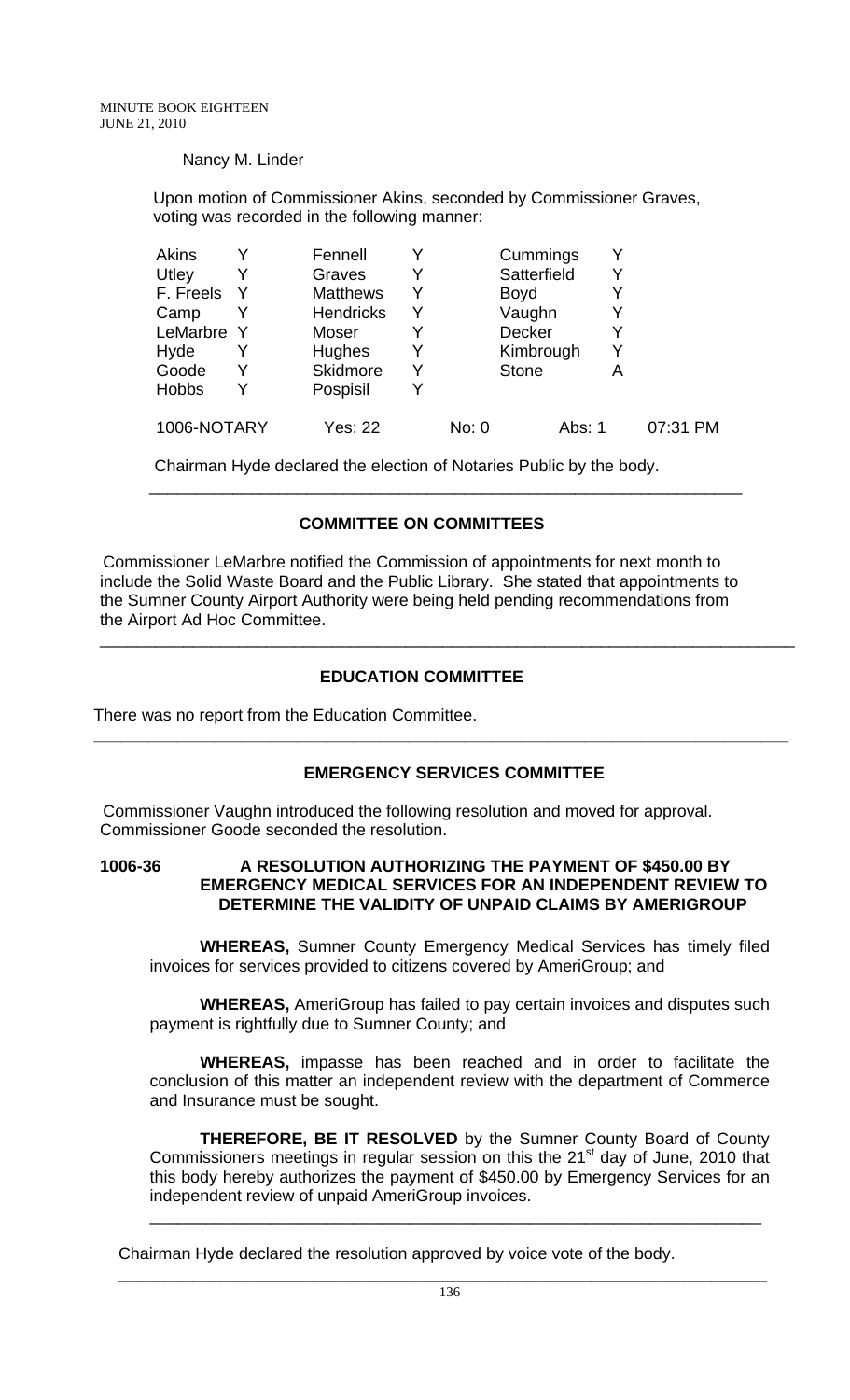## **GENERAL OPERATIONS COMMITTEE**

Commissioner Hughes introduced the following resolution and moved for approval. Commissioner Vaughn seconded the motion.

## **1006-01 A RESOLUTION RENEWING MEMORIAL PARK MAINTENANCE ARRANGEMENT WITH VIETNAM VETERANS OF AMERICA CHAPTER 240 AND ALLOWING THE CONCEPT OF EXPANSION OF THE MEMORIAL PARK (AS SHOWN ON THE ATTACHED DOCUMENT)**

**BE IT RESOLVED** by the Sumner County Board of County Commissioners meeting in regular session on this the  $21<sup>st</sup>$  day of June, 2010 that this body does hereby renew the maintenance arrangement with the Vietnam Veterans of America, Chapter 240 to provide upkeep and maintenance of the Sumner County Veterans Wall ("The Wall") located on the grounds of the County Administration Building; and

**BE IT FURTHER RESOLVED** that this arrangement shall run from July 1, 2010 to June 30, 2015; and

**BE IT FURTHER RESOLVED** that this body authorizes the concept of the expansion of the Wall which must be submitted in writing to the office of the County Executive for approval and coordination prior to proceeding with any changes, renovations or construction to the Wall.

\_\_\_\_\_\_\_\_\_\_\_\_\_\_\_\_\_\_\_\_\_\_\_\_\_\_\_\_\_\_\_\_\_\_\_\_\_\_\_\_\_\_\_\_\_\_\_\_\_\_\_\_\_\_\_\_\_\_\_\_\_\_\_\_\_\_

| Akins        |   | Fennell          |       | Cummings    |          |
|--------------|---|------------------|-------|-------------|----------|
| Utley        | Y | Graves           | Y     | Satterfield | Y        |
| F. Freels    | Y | <b>Matthews</b>  | Y     | <b>Boyd</b> |          |
| Camp         |   | <b>Hendricks</b> | Y     | Vaughn      |          |
| LeMarbre Y   |   | Moser            | Y     | Decker      |          |
| Hyde         | Y | Hughes           | Y     | Kimbrough   | Y        |
| Goode        | Y | Skidmore         | Y     | P. Freels   |          |
| <b>Stone</b> | Y | <b>Hobbs</b>     |       | Pospisil    |          |
| 1006-01      |   | Yes: 24          | No: 0 | Abs: 0      | 07:34 PM |

Chairman Hyde declared the resolution approved by the body.

Commissioner Hughes introduced the resolution and spoke against the resolution.

**\_\_\_\_\_\_\_\_\_\_\_\_\_\_\_\_\_\_\_\_\_\_\_\_\_\_\_\_\_\_\_\_\_\_\_\_\_\_\_\_\_\_\_\_\_\_\_\_\_\_\_\_\_\_\_\_\_\_\_\_\_\_\_\_\_\_** 

## **1006-02 A RESOLUTION APPROVING A FIVE (5) YEAR LEASE WITH THE FIRST UNITED METHODIST CHURCH OF GALLATIN FOR USE OF THE CHURCH PARKING LOT BY THE SUMNER COUNTY HIGHWAY DEPARTMENT WITH THE COST TO BE REIMBURSED FROM THE COURTHOUSE AND JAIL MAINTENANCE FUND**

 **BE IT RESOLVED** by the Sumner County Board of Commissioners meeting in regular session on this the 21<sup>st</sup> day of June, 2010, that this body hereby authorizes the County to enter into a five (5) year option with the First United Methodist Church of Gallatin for use of the church parking lot for the nearby County facilities (a copy of the lease is attached herewith); and

 **BE IT FURTHER RESOLVED** that the lot shall be patched and lined for parking spaces by the Sumner County Highway Department with the cost of such paving to be reimbursed from the Courthouse and Jail Maintenance Fund.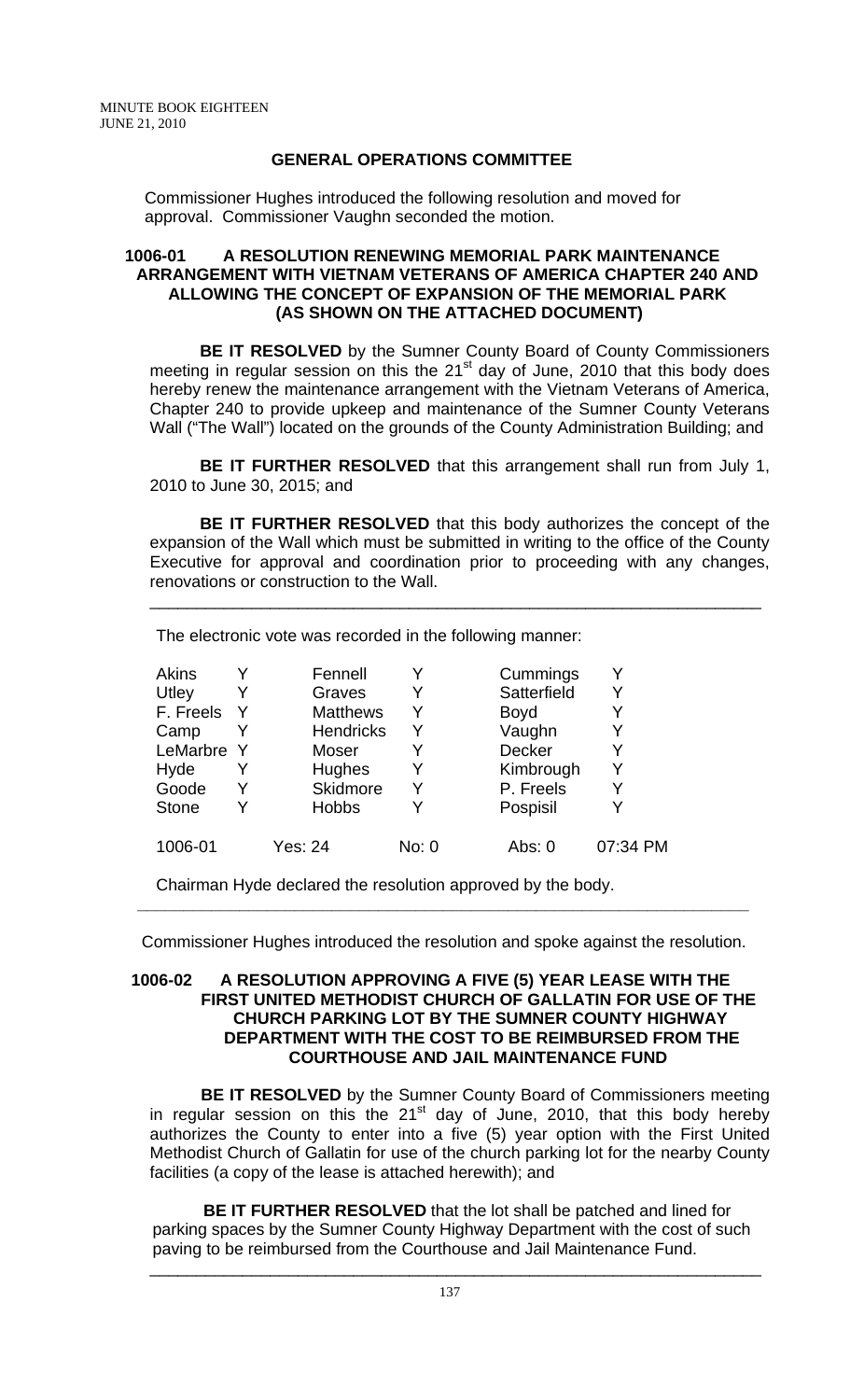The electronic vote was recorded in the following manner:

| <b>Akins</b> |   | Fennell          |       | Cummings    |          |
|--------------|---|------------------|-------|-------------|----------|
| Utley        |   | Graves           | Y     | Satterfield |          |
| F. Freels    |   | <b>Matthews</b>  | Y     | <b>Boyd</b> |          |
| Camp         |   | <b>Hendricks</b> | Y     | Vaughn      |          |
| LeMarbre     | Y | Moser            | Y     | Decker      |          |
| Hyde         |   | Hughes           | N     | Kimbrough   |          |
| Goode        |   | Skidmore         | Y     | P. Freels   |          |
| <b>Stone</b> |   | <b>Hobbs</b>     | Y     | Pospisil    |          |
| 1006-02      |   | Yes: 23          | No: 1 | Abs: 0      | 07:39 PM |

Chairman Hyde declared the resolution approved by the body.

## **HIGHWAY COMMISSION**

\_\_\_\_\_\_\_\_\_\_\_\_\_\_\_\_\_\_\_\_\_\_\_\_\_\_\_\_\_\_\_\_\_\_\_\_\_\_\_\_\_\_\_\_\_\_\_\_\_\_\_\_\_\_\_\_\_\_\_\_\_\_\_\_\_\_

 Commissioner Graves introduced the following resolution and moved for approval. Commissioner Matthews seconded the motion.

## **1006-03 A RESOLUTION AUTHORIZING SUBMISSION OF AN APPLICATION FOR LITTER AND TRASH COLLECTING GRANT FROM THE TENNESSEE DEPARTMENT OF TRANSPORTATION, AUTHORIZING THE ACCEPTANCE OF SAID GRANT AND ALLOWING THE COUNTY EXECUTIVE, THE HIGHWAY SUPERINTENDENT AND THE COUNTY LAW DIRECTOR TO EXECUTE THE NECESSARY DOCUMENTS FOR ACCEPTANCE**

**WHEREAS**, the Sumner County Highway Department intends to apply for a Litter and Trash Collecting Grant from the Tennessee Department of Transportation; and

**WHEREAS**, the contract for the grant will impose certain legal obligations upon the Sumner County Highway Department.

**NOW, THEREFORE, BE IT RESOLVED** by the Sumner County Board of County Commissioners meeting in regular session on this the 21<sup>st</sup> day of June, 2010 that the Highway Superintendent is authorized to apply on behalf of the Sumner County Highway Department for a Litter and Trash Collecting Grant from the Tennessee Department of Transportation; and

**BE IT FURTHER RESOLVED, that should said application be approved by** the Tennessee Department of Transportation, then the County Executive, the Highway Superintendent and County Law Director are authorized to execute contracts or other necessary documents which may be required to signify acceptance of the Litter and Trash Collecting Grant by the Sumner County Highway Department.

\_\_\_\_\_\_\_\_\_\_\_\_\_\_\_\_\_\_\_\_\_\_\_\_\_\_\_\_\_\_\_\_\_\_\_\_\_\_\_\_\_\_\_\_\_\_\_\_\_\_\_\_\_\_\_\_\_\_\_\_\_\_\_\_\_\_

The electronic vote was recorded in the following manner:

| Akins      | Fennell          |  | Cummings      |  |
|------------|------------------|--|---------------|--|
| Utley      | Graves           |  | Satterfield   |  |
| F. Freels  | <b>Matthews</b>  |  | <b>Boyd</b>   |  |
| Camp       | <b>Hendricks</b> |  | Vaughn        |  |
| LeMarbre Y | <b>Moser</b>     |  | <b>Decker</b> |  |
| Hyde       | Hughes           |  | Kimbrough     |  |
| Goode      | Skidmore         |  | P. Freels     |  |
|            |                  |  |               |  |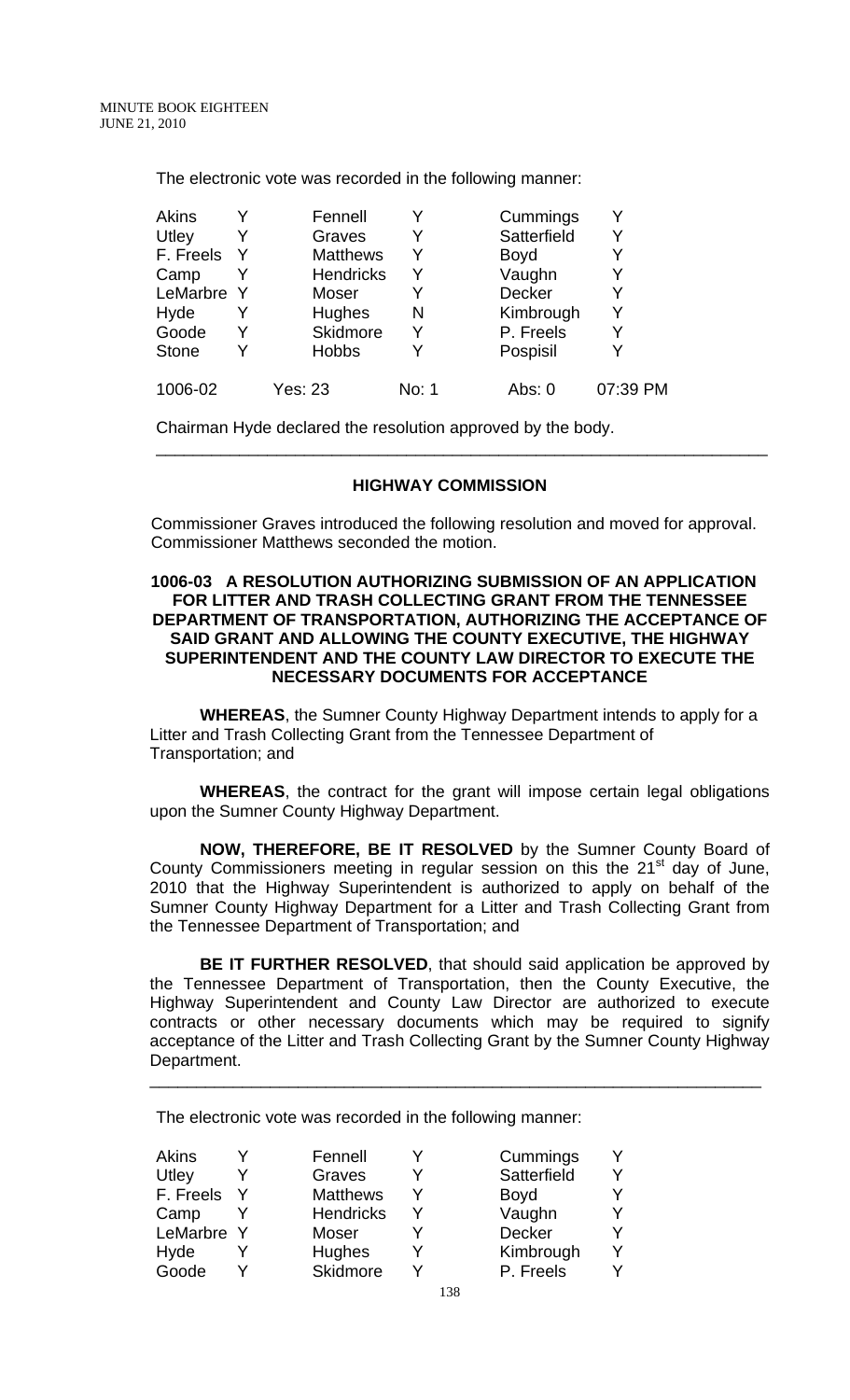MINUTE BOOK EIGHTEEN JUNE 21, 2010

| <b>Stone</b> | <b>Hobbs</b> |       | Pospisil |            |
|--------------|--------------|-------|----------|------------|
| 1006-03      | Yes: 24      | No: 0 | Abs: 0   | $07:41$ PM |

Chairman Hyde declared the resolution approved by the body.

## **LEGISLATIVE COMMITTEE**

 **\_\_\_\_\_\_\_\_\_\_\_\_\_\_\_\_\_\_\_\_\_\_\_\_\_\_\_\_\_\_\_\_\_\_\_\_\_\_\_\_\_\_\_\_\_\_\_\_\_\_\_\_\_\_\_\_\_\_\_\_\_\_\_** 

Commissioner Pospisil introduced the following resolution and moved for approval. Commissioner Goode seconded the matter.

#### **1006-04 A RESOLUTION AUTHORIZING THE SUMNER COUNTYTRUSTEE TO ACCEPT EARLY AND PREPAYMENTS FOR SUMNER COUNTY REAL AND PERSONAL PROPERTY TAXES BEGINNING WITH THE 2010 TAX YEAR**

**WHEREAS,** it is the statutory duty of the Sumner County Trustee to collect real and personal property taxes of this county; and

**WHEREAS,** acceptance of early and prepayment of real and personal property taxes are allowed pursuant to state statute.

**NOW, THEREFORE, BE IT RESOLVED,** by the Sumner County Board of Commissioners meeting in regular session this  $21<sup>st</sup>$  day of June, 2010, that this body does hereby acknowledge and endorse the acceptance, by the Sumner County Trustee, of early and prepayment(s) of real and personal property taxes beginning with the 2010 taxes.

\_\_\_\_\_\_\_\_\_\_\_\_\_\_\_\_\_\_\_\_\_\_\_\_\_\_\_\_\_\_\_\_\_\_\_\_\_\_\_\_\_\_\_\_\_\_\_\_\_\_\_\_\_\_\_\_\_\_\_\_\_\_\_\_

The electronic vote was recorded in the following manner:

| <b>Akins</b> |   | Fennell          |       | Cummings      | Y        |
|--------------|---|------------------|-------|---------------|----------|
| Utley        |   | Graves           |       | Satterfield   | Y        |
| F. Freels    |   | <b>Matthews</b>  | Y     | <b>Boyd</b>   | Y        |
| Camp         |   | <b>Hendricks</b> | Y     | Vaughn        | Y        |
| LeMarbre Y   |   | Moser            |       | <b>Decker</b> | Y        |
| Hyde         |   | Hughes           |       | Kimbrough     | Y        |
| Goode        | Y | Skidmore         | Y     | P. Freels     | Y        |
| <b>Stone</b> | Y | <b>Hobbs</b>     |       | Pospisil      | Y        |
| 1006-04      |   | <b>Yes: 24</b>   | No: 0 | Abs: 0        | 07:43 PM |

Chairman Hyde declared the resolution approved by the body.

Commissioner Pospisil introduced the following resolution and moved for approval. Commissioner Frank Freels seconded the matter.

 **\_\_\_\_\_\_\_\_\_\_\_\_\_\_\_\_\_\_\_\_\_\_\_\_\_\_\_\_\_\_\_\_\_\_\_\_\_\_\_\_\_\_\_\_\_\_\_\_\_\_\_\_\_\_\_\_\_\_\_\_\_\_\_** 

## **1006-05 A RESOLUTION ADOPTING THE COUNTY FINANCIAL MANAGEMENT SYSTEM OF 1981 SUMNER COUNTY**

 **WHEREAS, t**he Tennessee General Assembly has enacted the County Financial Management System of 1981, codified in Tennessee Code Annotated, Sections 5-21-101 et seq (hereinafter referred to as "the 1981 Act"); and,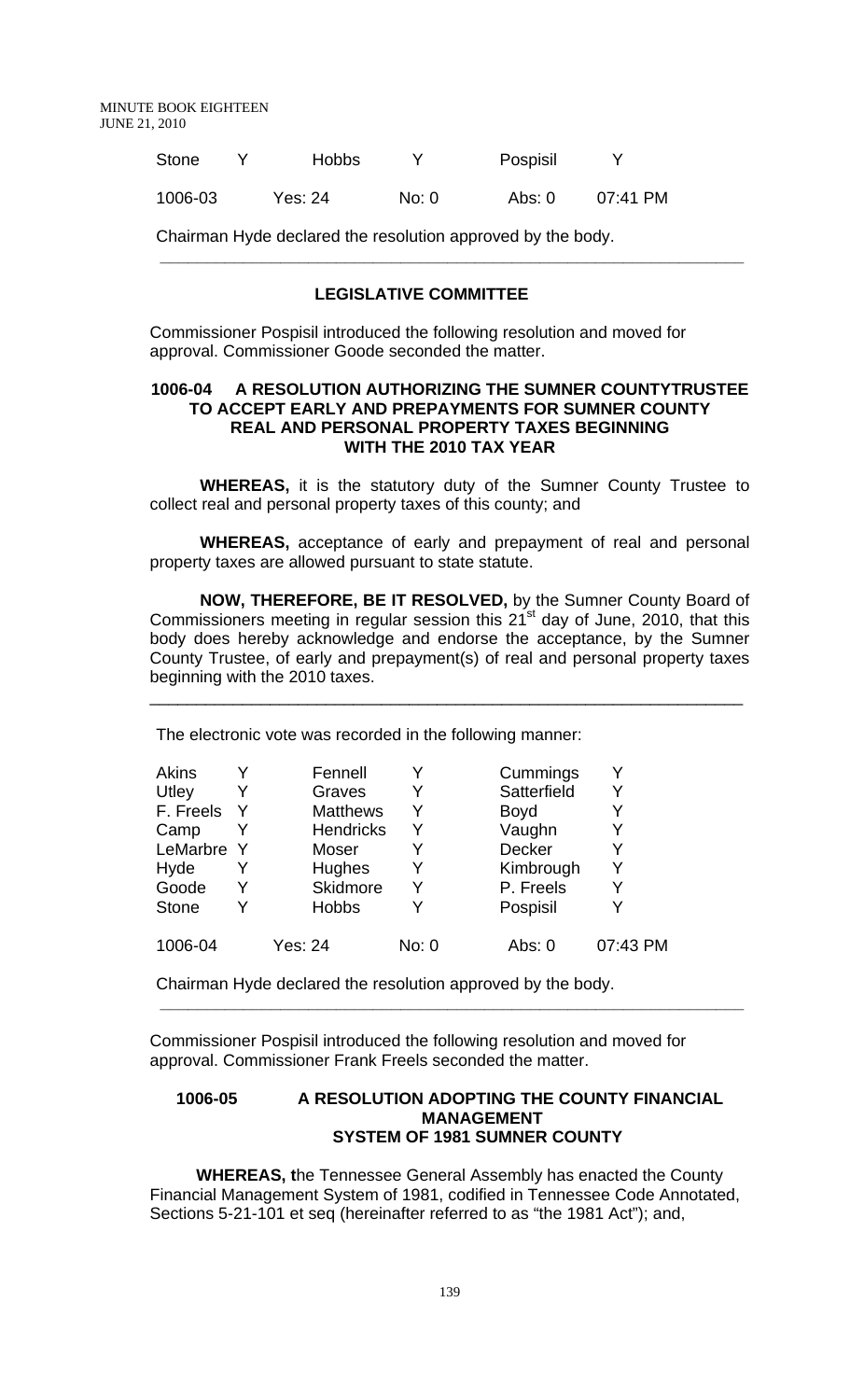**WHEREAS,** Tennessee Code Annotated, Section 5-21-126, authorizes counties to adopt the provisions of the County Financial Management System of 1981 by a two-thirds majority vote of the County Legislative Body; and

 **WHEREAS,** the County has concluded that it is in the best interest of the county to follow the procedures delineated in the 1981 Act.

 **THEREFORE, BE IT RESOLVED,** by the Sumner County Board of County Commissioners meeting in regular session on this the 21<sup>st</sup> day of June, 2010 that this body does hereby adopt the County Financial Management System of 1981 (the 1981 Act) and pursuant to this law, this body shall develop and undertake an implementation plan for the 1981 Act; and

 **BE IT FURTHER RESOLVED,** that Sumner County shall be governed by the provisions of the County Financial Management System of 1981 and pursuant to this law, this body shall develop and undertake an implementation plan for the 1981 Act; and

 **BE IT FURTHER RESOLVED,** that this resolution, having received the required two-thirds (2/3) majority vote of this body, is hereby made a part of the record of the Commission; and

 **BE IT FURTHER RESOLVED,** that the 1981 Financial Management Committee (hereinafter referred to as "the 1981 Committee") shall be considered and appointed by this body through the appropriate committees in June of 2010, the 1981 Committee shall meet and elect its chair within the statutory time period and the implementation plan shall be created and put onto operation as set forth by the 1981 Act; and

 **BE IT FURTHER RESOLVED,** that this resolution shall take effect upon passage, the public welfare requiring it.

 **\_\_\_\_\_\_\_\_\_\_\_\_\_\_\_\_\_\_\_\_\_\_\_\_\_\_\_\_\_\_\_\_\_\_\_\_\_\_\_\_\_\_\_\_\_\_\_\_\_\_\_\_\_\_\_\_\_\_\_\_\_\_\_\_\_\_\_\_\_\_\_\_\_\_\_\_\_\_\_\_\_\_\_\_\_\_** 

Commissioner Satterfield moved to amend the resolution, seconded by Commissioner Cummings, to state that the Board of Education employees would not be moved to the Sumner County Administration, saving the cost of remodel to the third floor.

The electronic vote was recorded in the following manner:

| <b>Akins</b>  |   | Fennell         | N | Cummings     |        | Y |          |
|---------------|---|-----------------|---|--------------|--------|---|----------|
| Utley         | N | Graves          | Y | Satterfield  |        | Y |          |
| F. Freels     | N | <b>Matthews</b> | N | <b>Boyd</b>  |        | N |          |
| Camp          |   | Vaughn          | N | LeMarbre     |        | Y |          |
| Moser         | N | <b>Decker</b>   | N | Hyde         |        | N |          |
| <b>Hughes</b> | N | Kimbrough       | N | Goode        |        | N |          |
| Skidmore A    |   | P. Freels       | N | <b>Stone</b> |        | N |          |
| <b>Hobbs</b>  | N | Pospisil        | N |              |        |   |          |
| 1006-05AMEND  |   | Yes: 6          |   | No: 16       | Abs: 1 |   | 07:44 PM |

Chairman Hyde declared the amendment failed to pass.

The electronic vote was recorded in the following manner:

| <b>Akins</b> | N | Fennell          | N | Cummings    |   |
|--------------|---|------------------|---|-------------|---|
| Utley        |   | Graves           |   | Satterfield | N |
| F. Freels    |   | <b>Matthews</b>  |   | <b>Boyd</b> |   |
| Camp         |   | <b>Hendricks</b> |   | Vaughn      |   |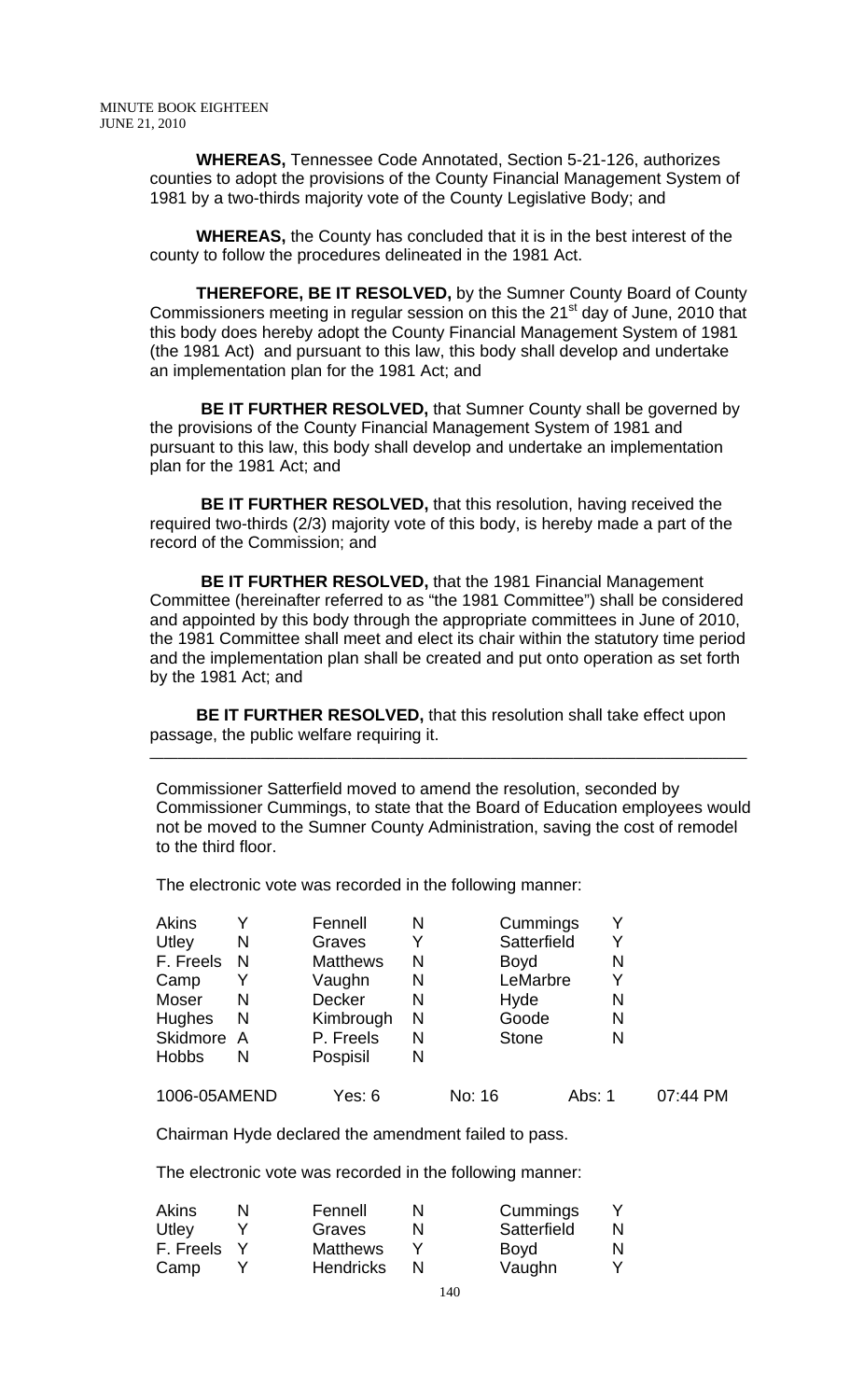| LeMarbre N   | Moser         |       | <b>Decker</b> |          |
|--------------|---------------|-------|---------------|----------|
| Hyde         | <b>Hughes</b> |       | Kimbrough     |          |
| Goode        | Skidmore      | N     | P. Freels     |          |
| <b>Stone</b> | <b>Hobbs</b>  |       | Pospisil      |          |
| 1006-05      | Yes: 15       | No: 9 | Abs: $0$      | 08:04 PM |

Chairman Hyde declared the resolution failed to pass by the necessary two-thirds vote.

Commissioner Pospisil introduced the following resolution and moved for approval. Commissioner Goode seconded the matter.

## **1006-06 A RESOLUTION APPROVING CHAPTER NO. 69 (HOUSE BILL NO. 3957)OF THE PRIVATE ACTS OF 2010 OF THE TENNESSEE GENERAL ASSEMBLY RELATING TO HOTEL/MOTEL TAX DISTRIBUTION**

\_\_\_\_\_\_\_\_\_\_\_\_\_\_\_\_\_\_\_\_\_\_\_\_\_\_\_\_\_\_\_\_\_\_\_\_\_\_\_\_\_\_\_\_\_\_\_\_\_\_\_\_\_\_\_\_\_\_\_\_\_

**BE IT RESOLVED** by the Sumner County Board of County Commissioners meeting in regular session on the  $21<sup>st</sup>$  day of June, 2010, that this body hereby approves the attached Chapter No. 69 (House Bill No. 3957) of the Private Acts of 2010 of the Tennessee General Assembly, amending Chapter 7 of the Private Acts of 1985 relating to the distribution of the proceeds of hotel/motel tax in Sumner County; and

**BE IT FURTHER RESOLVED,** that the Law Director is hereby directed to forward a certified copy of this resolution to the Secretary of State upon passage by a two-thirds (2/3) vote of this body.

\_\_\_\_\_\_\_\_\_\_\_\_\_\_\_\_\_\_\_\_\_\_\_\_\_\_\_\_\_\_\_\_\_\_\_\_\_\_\_\_\_\_\_\_\_\_\_\_\_\_\_\_\_\_\_\_\_\_\_\_\_\_\_\_\_\_

The electronic vote was recorded in the following manner:

| Akins<br>Utley<br>F. Freels<br>Camp<br>LeMarbre Y<br>Hyde<br>Goode | Y<br>Y<br>Y | Fennell<br>Graves<br><b>Matthews</b><br><b>Hendricks</b><br>Moser<br>Hughes<br>Skidmore | Y<br>Y<br>Y<br>Y<br>Y<br>Y<br>Y | Cummings<br>Satterfield<br><b>Boyd</b><br>Vaughn<br>Decker<br>Kimbrough<br>P. Freels | N        |
|--------------------------------------------------------------------|-------------|-----------------------------------------------------------------------------------------|---------------------------------|--------------------------------------------------------------------------------------|----------|
| <b>Hobbs</b>                                                       | Y           | Pospisil                                                                                | Y                               |                                                                                      |          |
| 1006-06                                                            |             | <b>Yes: 22</b>                                                                          | No: 1                           | Abs: $0$                                                                             | 08:06 PM |

Chairman Hyde declared the resolution approved by the body.

Commissioner Pospisil introduced the following resolution and moved for approval. Commissioner Vaughn seconded the matter.

\_\_\_\_\_\_\_\_\_\_\_\_\_\_\_\_\_\_\_\_\_\_\_\_\_\_\_\_\_\_\_\_\_\_\_\_\_\_\_\_\_\_\_\_\_\_\_\_\_\_\_\_\_\_\_\_\_\_\_\_\_\_\_

## **1006-07 A RESOLUTION TO APPROVE APPLICABILITY OF T.C.A. 67-5-603(d)**

 **WHEREAS**, *Tennessee Code Annotated*, Section 67-5-603(d), permits the county legislative body, in a county included in the FEMA declaration, to approve the applicability of that section so that property owners within the county affected by the flood of 2010 may make application to the assessor of property for prorated property assessment in accordance with the provisions of *Tennessee Code Annotated*, Section 67-5-603(d); and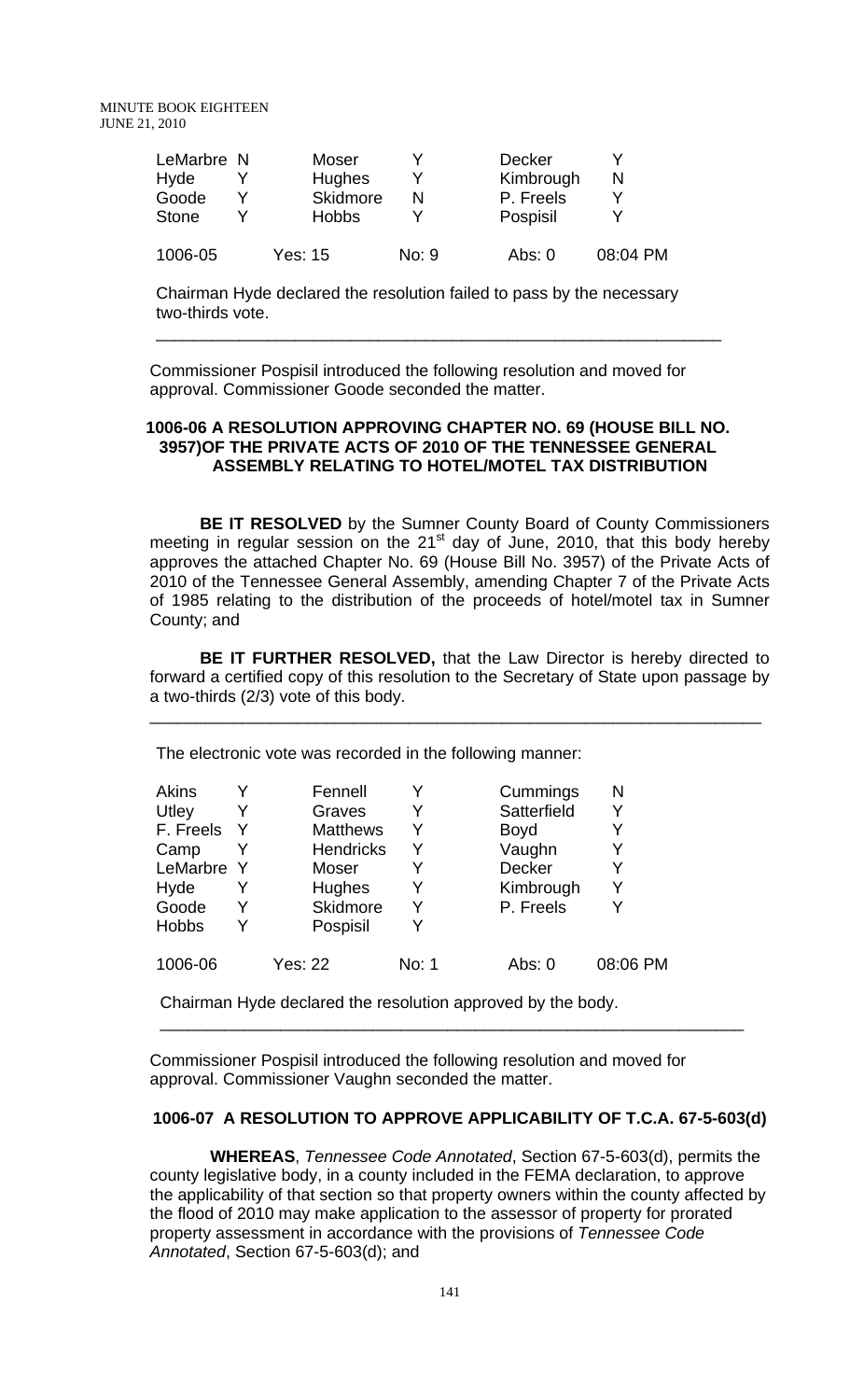**WHEREAS**, the annual assessment of an affected building or improvement in a county included in the FEMA declaration may be prorated as otherwise provided in *Tennessee Code Annotated,* Section 67-5-603(a) for: (1) the actual time the building or improvement is destroyed and not replaced, or (2) the actual time the building or improvement is substantially damaged, provided the total time the property is destroyed or damaged and not replaced or restored, exceeds thirty (30) days; and

**WHEREAS**, the owner must apply for this relief to the assessor by September 1, 2010, using a form approved by the Director of the State Division of Property Assessments;

**NOW, THEREFORE, BE IT RESOLVED** that the Sumner County Board Of County Commissioners, meeting in regular session on this the 21<sup>st</sup> day of June, 2010, that:

**SECTION 1.** The applicability of *Tennessee Code Annotated,* Section 67-5-603(d) is approved.

**SECTION 2.** This Resolution shall be effective upon its passage and approval, the public welfare requiring it.

\_\_\_\_\_\_\_\_\_\_\_\_\_\_\_\_\_\_\_\_\_\_\_\_\_\_\_\_\_\_\_\_\_\_\_\_\_\_\_\_\_\_\_\_\_\_\_\_\_\_\_\_\_\_\_\_\_\_\_\_\_\_\_\_\_\_

**SECTION 3.** This Resolution shall expire on December 31, 2010.

| Akins        |              | Fennell          | Y     | Cummings      |          |
|--------------|--------------|------------------|-------|---------------|----------|
| Utley        |              | Graves           | Y     | Satterfield   |          |
| F. Freels    |              | <b>Matthews</b>  | Y     | <b>Boyd</b>   |          |
| Camp         |              | <b>Hendricks</b> | Y     | Vaughn        |          |
| LeMarbre     | <sup>Y</sup> | Moser            | Y     | <b>Decker</b> |          |
| Hyde         |              | Hughes           | Y     | Kimbrough     |          |
| Goode        |              | Skidmore         | Y     | P. Freels     |          |
| <b>Stone</b> |              | <b>Hobbs</b>     | Y     | Pospisil      |          |
| 1006-07      |              | Yes: 24          | No: 0 | Abs: 0        | 08:07 PM |

The electronic vote was recorded in the following manner:

Chairman Hyde declared the resolution approved by the body.

Commissioner Pospisil introduced the following resolution and moved for approval. Commissioner Goode seconded the matter.

## **1006-08 A RESOLUTION INFORMING THE SUMNER COUNTY REGIONAL AIRPORT AUTHORITY THAT, WITHOUT PRIOR WRITTEN APPROVAL, IT IS NOT TO UNDERTAKE PROJECTS OR PLANS THAT WOULD FINANCIALLY OBLIGATE SUMNER COUNTY NOR SPEND FUNDS WHICH EXCEED PRESENTLY AVAILABLE AIRPORT AUTHORITY FUNDING SOURCES**

\_\_\_\_\_\_\_\_\_\_\_\_\_\_\_\_\_\_\_\_\_\_\_\_\_\_\_\_\_\_\_\_\_\_\_\_\_\_\_\_\_\_\_\_\_\_\_\_\_\_\_\_\_\_\_\_\_\_\_\_\_\_\_\_\_

**WHEREAS,** this body not only created the Sumner County Regional Airport Authority (hereinafter "the Airport), but over the last several years has spent millions of dollars for land purchases, relocation costs, grant matches and other expenses to support the Airport and its development and expansion; and

**WHEREAS,** this body recognizes the vital role which a strong and successful airport plays in the overall economic health and well-being of a county, its cities and communities; and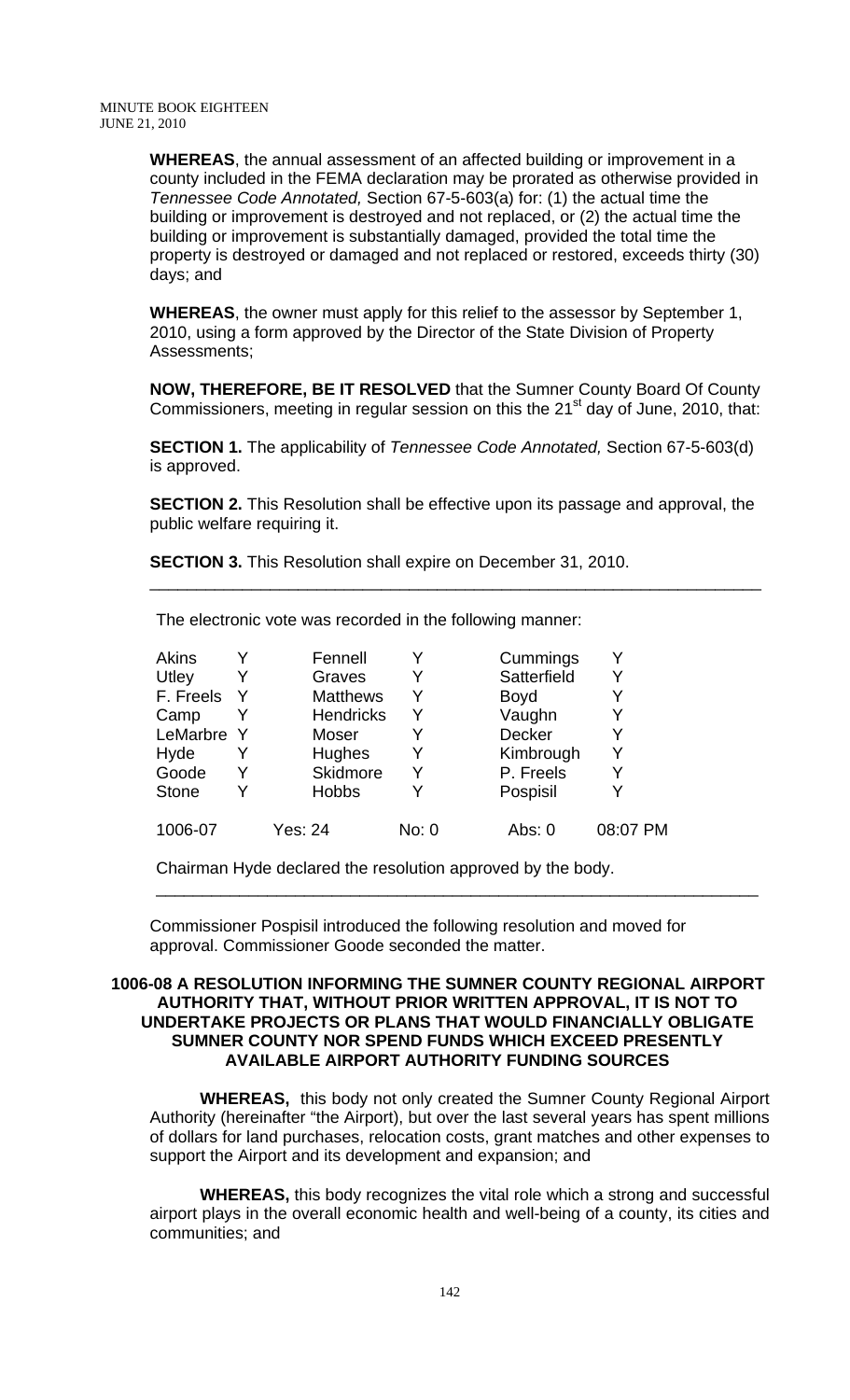**WHEREAS**, this body wishes to express gratitude to the many citizens and officials who have spent countless hours working to advocate, develop and expand the Airport.

**HOWEVER,** in these tough economic times, created by a myriad of financial catastrophes combined with natural disasters, this body is not presently in a position to undertake any additional capital projects, debts or financial obligations.

**THEREFORE, BE IT RESOLVED** by the Sumner County Board of County Commissioners, meeting in regular session on this the  $21<sup>st</sup>$  day of June, 2010 that this body does hereby inform the Airport that, without prior written approval, it is not to undertake projects or plans which would financially obligate this body; and

**BE IT FURTHER RESOLVED** that the Airport is not to commit funds which would obligate Sumner County nor spend funds which exceed present available airport authority revenue sources.

\_\_\_\_\_\_\_\_\_\_\_\_\_\_\_\_\_\_\_\_\_\_\_\_\_\_\_\_\_\_\_\_\_\_\_\_\_\_\_\_\_\_\_\_\_\_\_\_\_\_\_\_\_\_\_\_\_\_\_\_\_\_\_\_\_\_

The electronic vote was recorded in the following manner:

| Akins        |     | Fennell          |       | Cummings    | Y        |
|--------------|-----|------------------|-------|-------------|----------|
| Utley        | Y   | Graves           | Y     | Satterfield | Y        |
| F. Freels    | - Y | <b>Matthews</b>  |       | <b>Boyd</b> |          |
| Camp         |     | <b>Hendricks</b> | Α     | Vaughn      | Y        |
| LeMarbre Y   |     | Moser            | Y     | Decker      | Y        |
| Hyde         | Y   | Hughes           |       | Kimbrough   | Y        |
| Goode        | Y   | Skidmore         |       | P. Freels   | Y        |
| <b>Stone</b> | Y   | <b>Hobbs</b>     |       | Pospisil    | Y        |
| 1006-08      |     | Yes: 23          | No: 0 | Abs: 1      | 08:07 PM |

Chairman Hyde declared the resolution approved by the body.

## **BUDGET COMMITTEE**

Commissioner Moser introduced the following resolutions and moved to group and approve. Commissioner Goode seconded the matter.

## **1006-09 A RESOLUTION APPROVING A CONTINUATION BUDGET FOR ALL SUMNER COUNTY OFFICES AND DEPARTMENTS EFFECTIVE JULY 1, 2010 UNTIL FINAL APPROVAL OF THE FISCAL YEAR 2010-2011 BUDGET**

\_\_\_\_\_\_\_\_\_\_\_\_\_\_\_\_\_\_\_\_\_\_\_\_\_\_\_\_\_\_\_\_\_\_\_\_\_\_\_\_\_\_\_\_\_\_\_\_\_\_\_\_\_\_\_\_\_\_\_\_\_\_\_\_\_

**BE IT RESOLVED** by the Sumner County Board of County Commissioners meeting in regular session on this the  $21<sup>st</sup>$  day of June, 2010, that this body hereby approves a continuation budget for all Sumner County Offices and Departments, identical to the Fiscal Year 2009-2010 Budget, less capital outlay, to be effective July 1, 2010 and continuing until such time as this body shall approve the Fiscal Year 2010-2011 Budget.

**BE IT FURTHER RESOLVED** that longevity pay shall be remain at the 2009- 2010 level and no new hires shall be added to the longevity program.

\_\_\_\_\_\_\_\_\_\_\_\_\_\_\_\_\_\_\_\_\_\_\_\_\_\_\_\_\_\_\_\_\_\_\_\_\_\_\_\_\_\_\_\_\_\_\_\_\_\_\_\_\_\_\_\_\_\_\_\_\_\_\_\_\_\_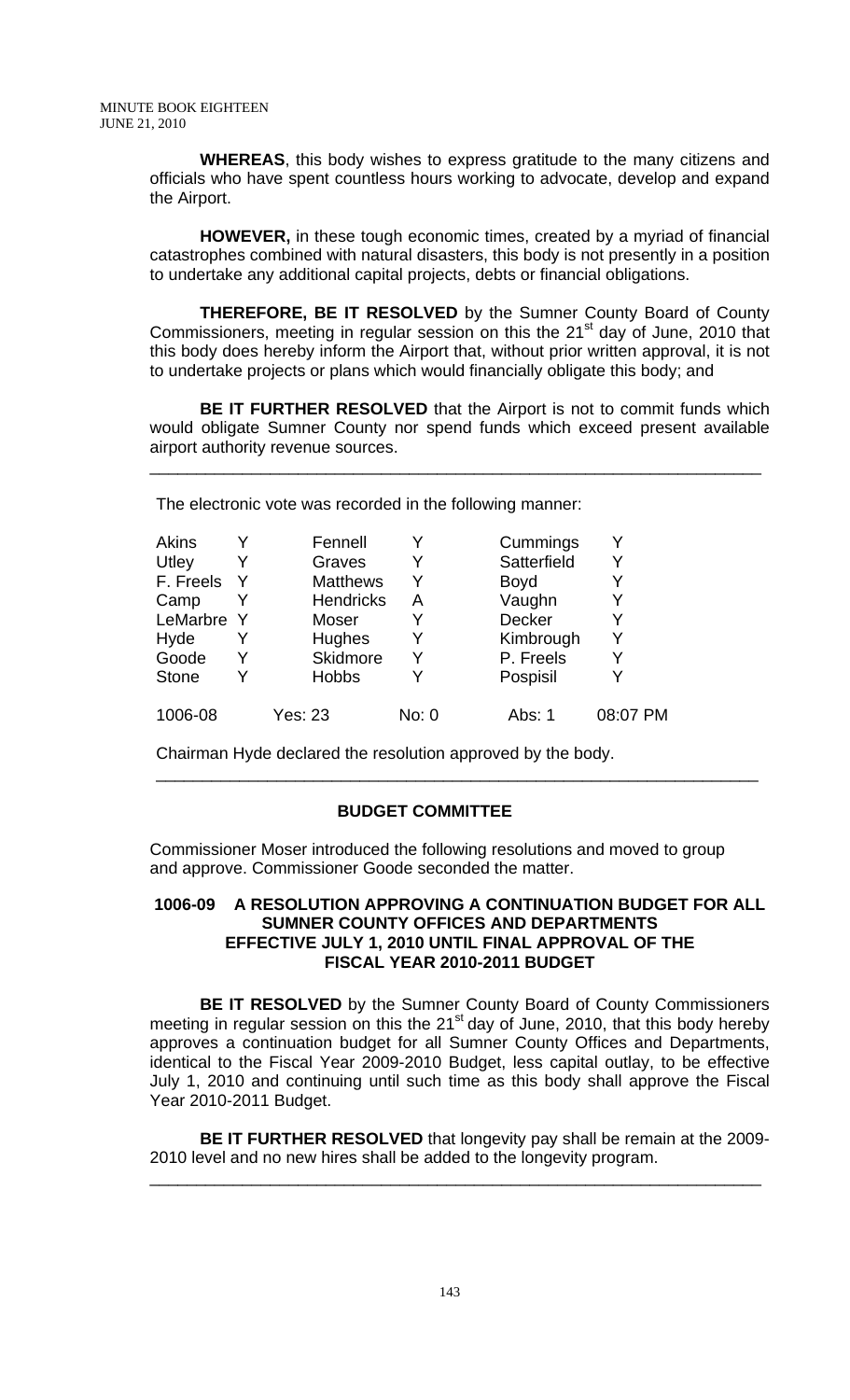## **1006-10 A RESOLUTION APPROVING A CONTINUATION BUDGET FOR THE BOARD OF EDUCATION EFFECTIVE JULY 1, 2010, UNTIL FINAL APPROVAL OF THE FISCAL YEAR 2010-2011 BUDGET**

**BE IT RESOLVED** by the Sumner County Board of County Commissioners meeting in regular session on this the 21 $<sup>st</sup>$  day of June, 2010 that this body hereby</sup> approves a continuation budget for the Board of Education, identical to the Fiscal Year 2009-2010 Budget less capital expenditures, to be effective July 1, 2010, and continuing until such time as this body shall approve the Fiscal Year 2010-2011 Budget.

\_\_\_\_\_\_\_\_\_\_\_\_\_\_\_\_\_\_\_\_\_\_\_\_\_\_\_\_\_\_\_\_\_\_\_\_\_\_\_\_\_\_\_\_\_\_\_\_\_\_\_\_\_\_\_\_\_\_\_\_\_\_\_\_\_\_

## **1006-11 A RESOLUTION APPROVING THE FISCAL YEAR 2009-2010 SUMNER COUNTY BOARD OF EDUCATION FEDERAL PROJECTS BUDGET AMENDMENTS AND APPROPRIATING AND/OR TRANSFERRING SUCH FUNDS AS REQUIRED**

**BE IT RESOLVED** by the Sumner County Board of County Commissioners meeting in regular session on this the 21st day of June, 2010 that this body hereby approves the 2009-2010 Sumner County Board Federal Projects Budget Amendments and appropriates and/or transfers such funds among the various accounts as shown on the attached schedule which is hereby incorporated as a part of this resolution.

\_\_\_\_\_\_\_\_\_\_\_\_\_\_\_\_\_\_\_\_\_\_\_\_\_\_\_\_\_\_\_\_\_\_\_\_\_\_\_\_\_\_\_\_\_\_\_\_\_\_\_\_\_\_\_\_\_\_\_\_\_\_\_\_\_\_

The electronic vote was recorded in the following manner:

| Akins                 |   | Fennell     |       | Utley        |          |
|-----------------------|---|-------------|-------|--------------|----------|
| Graves                |   | Satterfield | Y     | F. Freels    | Y        |
| Matthews Y            |   | <b>Boyd</b> |       | Camp         |          |
| Hendricks Y           |   | Vaughn      |       | LeMarbre     |          |
| Moser                 |   | Decker      | Y     | Hyde         |          |
| Hughes                | Y | Kimbrough   | Y     | Goode        | Y        |
| Skidmore Y            |   | P. Freels   | Y     | <b>Stone</b> |          |
| <b>Hobbs</b>          |   | Pospisil    |       |              |          |
| 1006-09-10-11 Yes: 23 |   |             | No: 0 | Abs: 0       | 08:09 PM |

Chairman Hyde declared the resolution approved on the first and final reading.

\_\_\_\_\_\_\_\_\_\_\_\_\_\_\_\_\_\_\_\_\_\_\_\_\_\_\_\_\_\_\_\_\_\_\_\_\_\_\_\_\_\_\_\_\_\_\_\_\_\_\_\_\_\_\_\_\_\_\_\_\_\_\_\_\_\_

Commissioner Pospisil introduced the following resolution and moved for approval. Commissioner Vaughn seconded the matter.

## **1006-12 A RESOLUTION APPROPRIATING \$8,000.00 FROM LITIGATION TAX RESERVE TO VARIOUS EXPENSES IN THE COURTHOUSE AND JAIL FUND**

 **BE IT RESOLVED** by the Sumner County Board of County Commissioners meeting in regular session on this the  $21<sup>st</sup>$  day of June, 2010, that this body hereby appropriates \$8,000.00 from Litigation Tax Reserve to various expenses in the Courthouse and Jail Fund as shown on the attachment.

\_\_\_\_\_\_\_\_\_\_\_\_\_\_\_\_\_\_\_\_\_\_\_\_\_\_\_\_\_\_\_\_\_\_\_\_\_\_\_\_\_\_\_\_\_\_\_\_\_\_\_\_\_\_\_\_\_\_\_\_\_\_\_\_\_\_

The electronic vote was recorded in the following manner:

| <b>Akins</b> | Fennell | Cummings    |  |
|--------------|---------|-------------|--|
| Utley        | Graves  | Satterfield |  |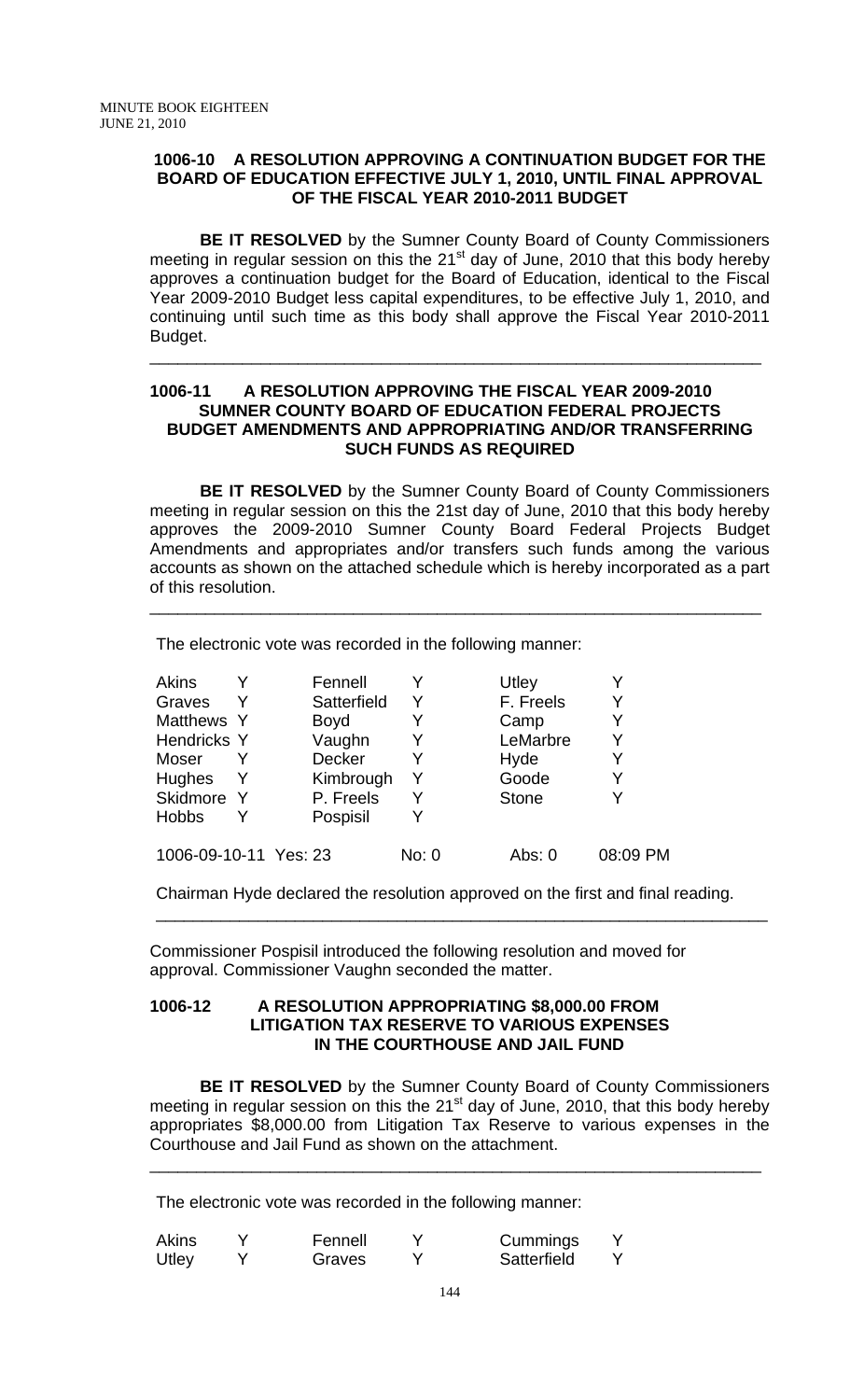| F. Freels    |   | <b>Matthews</b>  |       | Boyd          |          |
|--------------|---|------------------|-------|---------------|----------|
| Camp         |   | <b>Hendricks</b> | v     | Vaughn        |          |
| LeMarbre Y   |   | Moser            |       | <b>Decker</b> |          |
| Hyde         |   | <b>Hughes</b>    |       | Kimbrough     |          |
| Goode        | v | Skidmore         | v     | P. Freels     |          |
| <b>Stone</b> | V | <b>Hobbs</b>     |       | Pospisil      |          |
| 1006-12      |   | Yes: 24          | No: 0 | Abs: 0        | 08:10 PM |

Chairman Hyde declared the resolution approved by the body.

Commissioner Moser introduced the following resolution and moved for approval. Commissioner Utley seconded the matter.

\_\_\_\_\_\_\_\_\_\_\_\_\_\_\_\_\_\_\_\_\_\_\_\_\_\_\_\_\_\_\_\_\_\_\_\_\_\_\_\_\_\_\_\_\_\_\_\_\_\_\_\_\_\_\_\_\_\_\_\_\_\_\_\_\_\_

#### **1006-38 A RESOLUTION APPROPRIATING \$1,500.00 TO LAW DIRECTOR'S OFFICE FOR DATA PROCESSING EQUIPMENT FROM THE COUNTY GENERAL RESERVE**

**BE IT RESOLVED** by the Sumner County Board of County Commissioners meeting in regular session on this the  $21<sup>st</sup>$  day of June, 2010, that this body hereby appropriating \$1,500.00 to Law Director's office for Data Processing Equipment from the County General Reserve.

\_\_\_\_\_\_\_\_\_\_\_\_\_\_\_\_\_\_\_\_\_\_\_\_\_\_\_\_\_\_\_\_\_\_\_\_\_\_\_\_\_\_\_\_\_\_\_\_\_\_\_\_\_\_\_\_\_\_\_\_\_\_\_\_\_\_

 Chairman Hyde declared the resolution approved by voice vote of the body on the first and final reading.

## **CONSENT AGENDA**

 $\frac{1}{2}$  ,  $\frac{1}{2}$  ,  $\frac{1}{2}$  ,  $\frac{1}{2}$  ,  $\frac{1}{2}$  ,  $\frac{1}{2}$  ,  $\frac{1}{2}$  ,  $\frac{1}{2}$  ,  $\frac{1}{2}$  ,  $\frac{1}{2}$  ,  $\frac{1}{2}$  ,  $\frac{1}{2}$  ,  $\frac{1}{2}$  ,  $\frac{1}{2}$  ,  $\frac{1}{2}$  ,  $\frac{1}{2}$  ,  $\frac{1}{2}$  ,  $\frac{1}{2}$  ,  $\frac{1$ 

Commissioner Pospisil introduced the following resolution and moved for approval. Commissioner Graves seconded the matter.

## **1006-13 A RESOLUTION APPROPRIATING \$45,000.00 FROM COUNTY GENERAL FUND RESERVE FOR DUMPSTER RENTAL FOR FLOOD CLEANUP**

 **BE IT RESOLVED** by the Sumner County Board of County Commissioners meeting in regular session on this the 21 $^{\rm st}$  day of June, 2010, that this body hereby approves \$45,000.00 from County General Fund Reserve for dumpster rental for flood cleanup as shown on the attachment herewith.

\_\_\_\_\_\_\_\_\_\_\_\_\_\_\_\_\_\_\_\_\_\_\_\_\_\_\_\_\_\_\_\_\_\_\_\_\_\_\_\_\_\_\_\_\_\_\_\_\_\_\_\_\_\_\_\_\_\_\_\_\_\_\_\_\_\_

## **1006-14 A RESOLUTION APPROPRIATING \$126,924.00 TO EMERGENCY MEDICAL SERVICES WITH \$26,924.00 AS MATCHING FOR HOMELAND SECURITY GRANT OF \$100,000.00**

**BE IT RESOLVED** by the Sumner County Board of County Commissioners meeting in regular session on this the  $21<sup>st</sup>$  day of June, 2010, that this body hereby appropriates \$126,924.00 to Emergency Medical Services with \$26,924.00 as matching for Homeland Security Grant of \$100,000.00 as shown on the attachment.

\_\_\_\_\_\_\_\_\_\_\_\_\_\_\_\_\_\_\_\_\_\_\_\_\_\_\_\_\_\_\_\_\_\_\_\_\_\_\_\_\_\_\_\_\_\_\_\_\_\_\_\_\_\_\_\_\_\_\_\_\_\_\_\_\_\_

## **1006-15 A RESOLUTION APPROPRIATING \$6,000.00 FROM VARIOUS CONSTRUCTION AND DEVELOPMENT OFFICE FUNDS FOR HOTSPOT AND MS4 COSTS**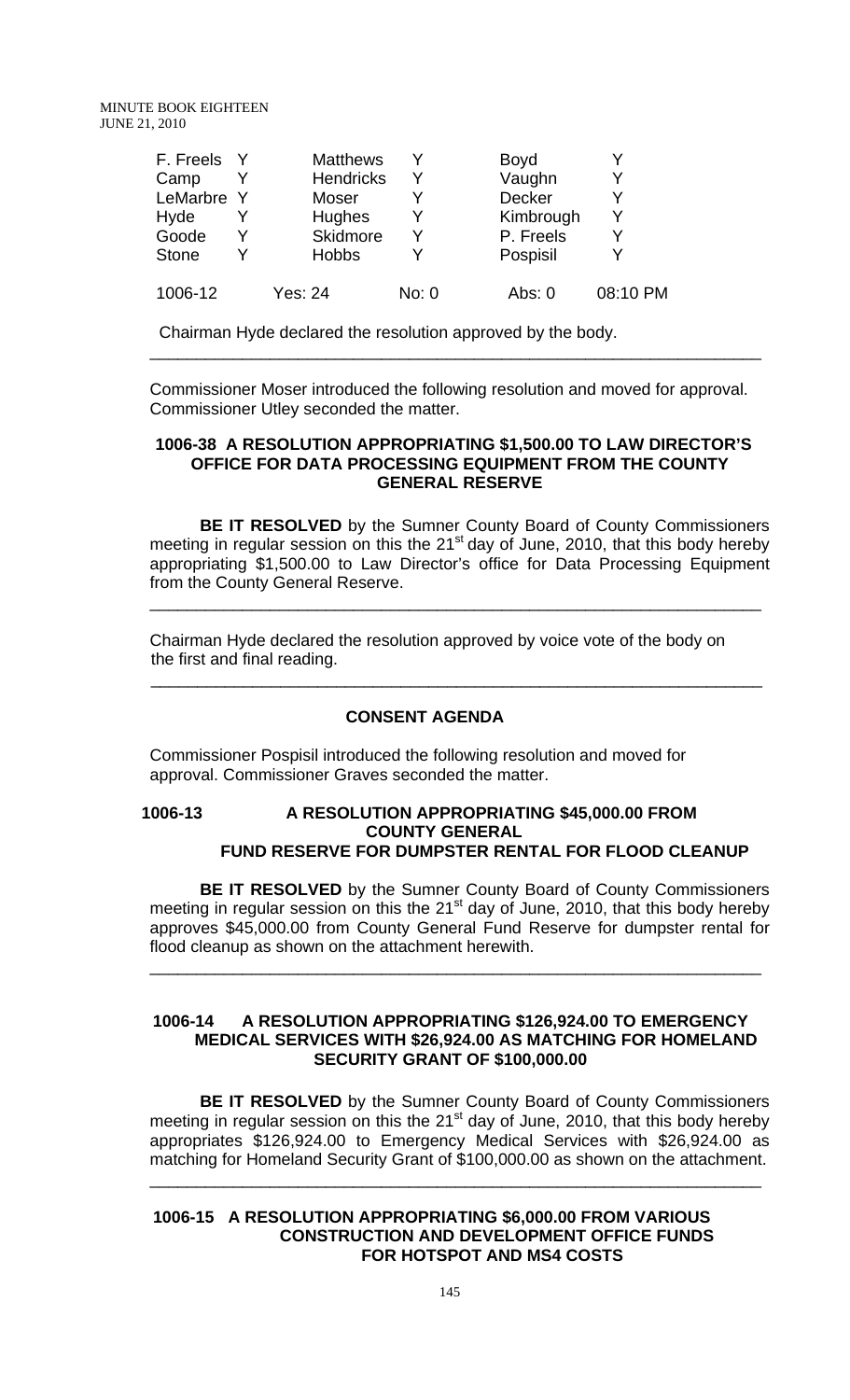**BE IT RESOLVED** by the Sumner County Board Of County Commissioners meeting in regular session on this the  $21<sup>st</sup>$  day of June, 2010 that this body does hereby appropriate \$6,000.00 from various Construction and Development Office funds for Hotspot and MS4 costs as shown on the attachment herewith.

\_\_\_\_\_\_\_\_\_\_\_\_\_\_\_\_\_\_\_\_\_\_\_\_\_\_\_\_\_\_\_\_\_\_\_\_\_\_\_\_\_\_\_\_\_\_\_\_\_\_\_\_\_\_\_\_\_\_\_\_\_\_\_\_\_\_

## **1006-16 A RESOLUTION APPROPRIATING \$30,000.00 AS PASS-THROUGH FUNDS FROM GASOLINE FUND TO THE MEDICAL SERVICES ACCOUNT WITHIN THE OFFICE OF THE SHERIFF**

 **BE IT RESOLVED** by the Sumner County Board of County Commissioners meeting in regular session on this the 21<sup>st</sup> day of June, 2010 that this body hereby appropriates \$30,000.00 as pass-through funds from Gasoline Fund to the Medical Services Account within the Office of the Sheriff as shown on the attachment herewith.

#### **1006-17 A RESOLUTION APPROPRIATING \$13,000.00 AS PASS-THROUGH FUNDS FROM THE DRUG TASK FORCE TO SALARY OF DETECTIVE ACCOUNT WITHIN THE OFFICE OF THE SHERIFF**

\_\_\_\_\_\_\_\_\_\_\_\_\_\_\_\_\_\_\_\_\_\_\_\_\_\_\_\_\_\_\_\_\_\_\_\_\_\_\_\_\_\_\_\_\_\_\_\_\_\_\_\_\_\_\_\_\_\_\_\_\_\_\_\_\_\_

 **BE IT RESOLVED** by the Sumner County Board of County Commissioners meeting in regular session on this the 21<sup>st</sup> day of June, 2010 that this body hereby appropriates \$13,000.00 as pass-through funds from the Drug Task Force Account to Salary of Detective Account within the Office of the Sheriff as shown on the attachment herewith.

\_\_\_\_\_\_\_\_\_\_\_\_\_\_\_\_\_\_\_\_\_\_\_\_\_\_\_\_\_\_\_\_\_\_\_\_\_\_\_\_\_\_\_\_\_\_\_\_\_\_\_\_\_\_\_\_\_\_\_\_\_\_\_\_\_\_

## **1006-18 A RESOLUTION APPROPRIATING \$38.00 TO THE PORTLAND LIBRARY AS PASS-THROUGH FUNDS FOR AUDIO BOOK PURCHASE**

**BE IT RESOLVED** by the Sumner County Board of County Commissioners meeting in regular session on this the 21 $^{\rm st}$  day of June, 2010, that this body hereby appropriates \$38.00 to the Portland Library as pass-through funds for audio book purchase as shown on the attachment herewith.

## **1006-19 A RESOLUTION APPROPRIATING \$10,204.00 IN PASS-THROUGH FUNDS FROM THE CONTRACTED SERVICES/JUVENILE FUND TO VARIOUS ACCOUNTS OF THE SUMNER COUNTY JUVENILE COURT**

\_\_\_\_\_\_\_\_\_\_\_\_\_\_\_\_\_\_\_\_\_\_\_\_\_\_\_\_\_\_\_\_\_\_\_\_\_\_\_\_\_\_\_\_\_\_\_\_\_\_\_\_\_\_\_\_\_\_\_\_\_\_\_\_\_\_

**BE IT RESOLVED** by the Sumner County Board of County Commissioners meeting in regular session on this the  $21<sup>st</sup>$  day of June, 2010, that this body hereby appropriates \$10,204.00 in pass-through funds from the Contracted Services/Juvenile Fund to the various accounts of the Sumner County Juvenile Court as shown on the attachment herewith.

\_\_\_\_\_\_\_\_\_\_\_\_\_\_\_\_\_\_\_\_\_\_\_\_\_\_\_\_\_\_\_\_\_\_\_\_\_\_\_\_\_\_\_\_\_\_\_\_\_\_\_\_\_\_\_\_\_\_\_\_\_\_\_\_\_\_

## **1006-20 A RESOLUTION TRANSFERRING FUNDS TO VARIOUS ACCOUNTS WITHIN THE HIGHWAY DEPARTMENT**

# **BE IT RESOLVED** by the Sumner County Board of County Commissioners meeting in regular session on this the 21<sup>st</sup> day of June, 2010 that

this body does hereby transfer funds from Various Accounts of the Highway Department as shown on the attachment herewith.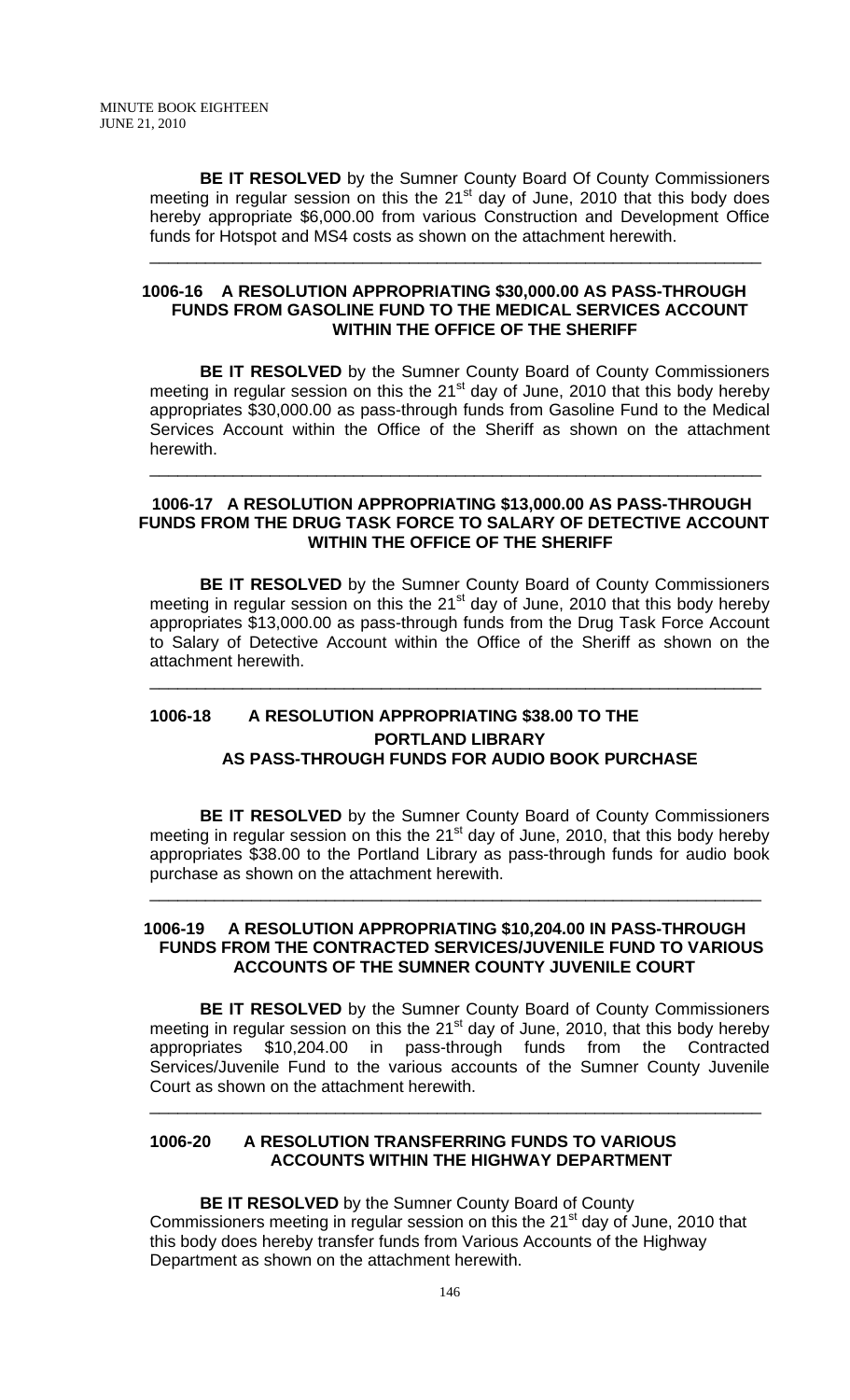## **1006-21 A RESOLUTION APPROPRIATING \$3,000.00 TO THE GALLATIN LIBRARY AS PASS-THROUGH FUNDS FROM THE TECHNOLOGY GRANT AND MATCHING FUNDS**

**\_\_\_\_\_\_\_\_\_\_\_\_\_\_\_\_\_\_\_\_\_\_\_\_\_\_\_\_\_\_\_\_\_\_\_\_\_\_\_\_\_\_\_\_\_\_\_\_\_\_\_\_\_\_\_\_\_\_\_\_\_\_\_\_**

**BE IT RESOLVED** by the Sumner County Board of County Commissioners meeting in regular session on this the  $21<sup>st</sup>$  day of June, 2010, that this body hereby appropriates \$3,000.00 to the Gallatin Library as pass-through funds from the technology grant and matching funds as shown on the attachment herewith.

\_\_\_\_\_\_\_\_\_\_\_\_\_\_\_\_\_\_\_\_\_\_\_\_\_\_\_\_\_\_\_\_\_\_\_\_\_\_\_\_\_\_\_\_\_\_\_\_\_\_\_\_\_\_\_\_\_\_\_\_\_\_\_\_\_\_

## **1006-22 A RESOLUTION APPROPRIATING \$135,911.93 TO THE BOARD OF EDUCATION FROM THE 2010 BOND FUNDS FOR HVAC UNITS AND OTHER WORK AT R.T. FISHER SCHOOL**

**BE IT RESOLVED** by the Sumner County Board of County Commissioners meeting in regular session on this the 21st day of June, 2010, that this body hereby appropriates \$135,911.93 to the Board of Education from the previously designated 2010 bond funds for the HVAC Units and other work at R.T. Fisher School .

\_\_\_\_\_\_\_\_\_\_\_\_\_\_\_\_\_\_\_\_\_\_\_\_\_\_\_\_\_\_\_\_\_\_\_\_\_\_\_\_\_\_\_\_\_\_\_\_\_\_\_\_\_\_\_\_\_\_\_\_\_\_\_\_\_\_

## **1006-23 A RESOLUTION APPROPRIATING \$216,581.00 TO THE BOARD OF EDUCATION FROM THE 2010 BOND FUNDS FOR THE MEGATHERM REPLACEMENT AT BEECH HIGH SCHOOL**

**BE IT RESOLVED** by the Sumner County Board of County Commissioners meeting in regular session on this the  $21<sup>st</sup>$  day of June, 2010, that this body does hereby appropriate \$216,581.00, to the Board of Education, from the previously designated 2010 bond funds for the Megatherm Replacement at Beech High School.

\_\_\_\_\_\_\_\_\_\_\_\_\_\_\_\_\_\_\_\_\_\_\_\_\_\_\_\_\_\_\_\_\_\_\_\_\_\_\_\_\_\_\_\_\_\_\_\_\_\_\_\_\_\_\_\_\_\_\_\_\_\_\_\_\_\_

## **1006-24 A RESOLUTION APPROVING THE FISCAL YEAR 2009-2010 SUMNER COUNTY BOARD OF EDUCATION GENERAL PURPOSE SCHOOL FUND BUDGET AMENDMENTS AND APPROPRIATING AND/OR TRANSFERRING SUCH FUNDS AS REQUIRED**

**BE IT RESOLVED** by the Sumner County Board of County Commissioners meeting in regular session on this the 17<sup>th</sup> day of May, 2010 that this body hereby approves the 2009-2010 Sumner County Board of Education General Purpose School Fund Budget Amendments and appropriates and/or transfers such funds among the various accounts as shown on the attached schedules which are hereby incorporated as a part of this resolution.

\_\_\_\_\_\_\_\_\_\_\_\_\_\_\_\_\_\_\_\_\_\_\_\_\_\_\_\_\_\_\_\_\_\_\_\_\_\_\_\_\_\_\_\_\_\_\_\_\_\_\_\_\_\_\_\_\_\_\_\_\_\_\_\_\_\_

## **1006-25 A RESOLUTION APPROVING THE FISCAL YEAR 2009-2010 SUMNER COUNTY BOARD OF EDUCATION FEDERAL PROJECTS BUDGET AMENDMENTS AND APPROPRIATING AND/OR TRANSFERRING SUCH FUNDS AS REQUIRED**

**BE IT RESOLVED** by the Sumner County Board of County Commissioners meeting in regular session on this the 21st day of June, 2010 that this body hereby approves the 2009-2010 Sumner County Board Federal Projects Budget Amendments and appropriates and/or transfers such funds among the various accounts as shown on the attached schedule which is hereby incorporated as a part of this resolution.

\_\_\_\_\_\_\_\_\_\_\_\_\_\_\_\_\_\_\_\_\_\_\_\_\_\_\_\_\_\_\_\_\_\_\_\_\_\_\_\_\_\_\_\_\_\_\_\_\_\_\_\_\_\_\_\_\_\_\_\_\_\_\_\_\_\_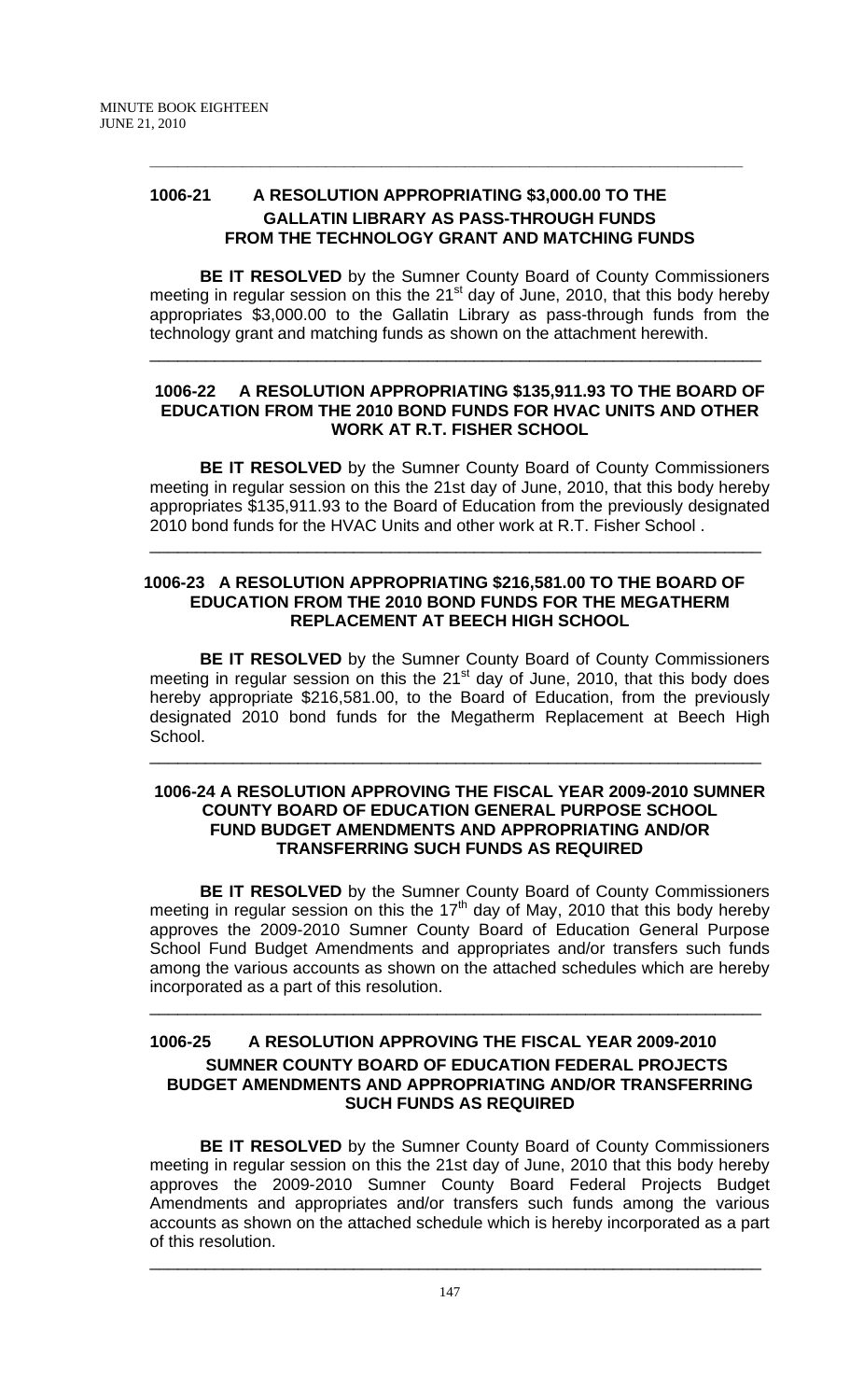## **1006-26 A RESOLUTION GRANTING A HIRING POLICY EXEMPTION IN ORDER TO HIRE FOUR REPLACEMENT POSITIONS IN THE SUMNER COUNTY PUBLIC LIBRARIES**

 **BE IT RESOLVED** by the Sumner County Board of County Commissioners meeting in regular session on this the  $21<sup>st</sup>$  day of June, 2010 that this body hereby grants a hiring policy exemption for the Sumner County Public Libraries in order that four replacement positions can be filled.

\_\_\_\_\_\_\_\_\_\_\_\_\_\_\_\_\_\_\_\_\_\_\_\_\_\_\_\_\_\_\_\_\_\_\_\_\_\_\_\_\_\_\_\_\_\_\_\_\_\_\_\_\_\_\_\_\_\_\_\_\_\_\_\_\_\_

## **1006-27 A RESOLUTION GRANTING A HIRING POLICY EXEMPTION FOR ONE (1) REPLACEMENT POSITION AT THE SUMNER COUNTY HEALTH DEPARTMENT**

**BE IT RESOLVED** by the Sumner County Board of County Commissioners meeting in regular session on this the 21 $<sup>st</sup>$  day of June, 2010 that this body hereby</sup> grants a hiring policy exemption for one (1) replacement position at the Sumner County Health Department.

\_\_\_\_\_\_\_\_\_\_\_\_\_\_\_\_\_\_\_\_\_\_\_\_\_\_\_\_\_\_\_\_\_\_\_\_\_\_\_\_\_\_\_\_\_\_\_\_\_\_\_\_\_\_\_\_\_\_\_\_\_\_\_\_\_\_

## **1006-28 A RESOLUTION AUTHORIZING DR. DAVID W. LAWHORN, TO SERVE AS AN ADDITIONAL ASSISTANT MEDICAL EXAMINER**

**BE IT RESOLVED** by the Sumner County Board of County Commissioners meeting in regular session on this the  $21<sup>st</sup>$  day of June, 2010, that this body does hereby authorize Dr. David W. Lawhorn to serve as an additional assistant medical examiner.

## **1006-29 A RESOLUTION DECLARING VARIOUS ITEMS FROM THE SHERIFF'S OFFICE AS SURPLUS AND AUTHORIZING DESTRUCTION**

\_\_\_\_\_\_\_\_\_\_\_\_\_\_\_\_\_\_\_\_\_\_\_\_\_\_\_\_\_\_\_\_\_\_\_\_\_\_\_\_\_\_\_\_\_\_\_\_\_\_\_\_\_\_\_\_\_\_\_\_\_\_\_\_\_\_

**BE IT RESOLVED** by the Sumner County Board of County Commissioners meeting in regular session on this the 21<sup>st</sup> day of June, 2010 that this body does hereby declare the items as surplus as shown on the attachment; and

**BE IT FURTHER RESOLVED** that given the nature of the items, disposal is the appropriate manner to discard of these items and such is directed pursuant to existing policies and procedures; and

## **1006-30 A RESOLUTION DECLARING ITEMS FROM RISK MANAGEMENT AS SURPLUS AND AUTHORIZING DISPOSAL OR SALE OF SAME PURSUANT TO EXISITING POLICIES AND PROCEDURES**

\_\_\_\_\_\_\_\_\_\_\_\_\_\_\_\_\_\_\_\_\_\_\_\_\_\_\_\_\_\_\_\_\_\_\_\_\_\_\_\_\_\_\_\_\_\_\_\_\_\_\_\_\_\_\_\_\_\_\_\_\_\_\_\_\_\_

**BE IT RESOLVED** by the Sumner County Board of County Commissioners meeting in regular session on this the 21<sup>st</sup> day of June, 2010 that this body does hereby declares various items from Risk Management as surplus and authorizes the same pursuant to state law and existing policies and procedures as shown on the attachments; and

\_\_\_\_\_\_\_\_\_\_\_\_\_\_\_\_\_\_\_\_\_\_\_\_\_\_\_\_\_\_\_\_\_\_\_\_\_\_\_\_\_\_\_\_\_\_\_\_\_\_\_\_\_\_\_\_\_\_\_\_\_\_\_\_\_\_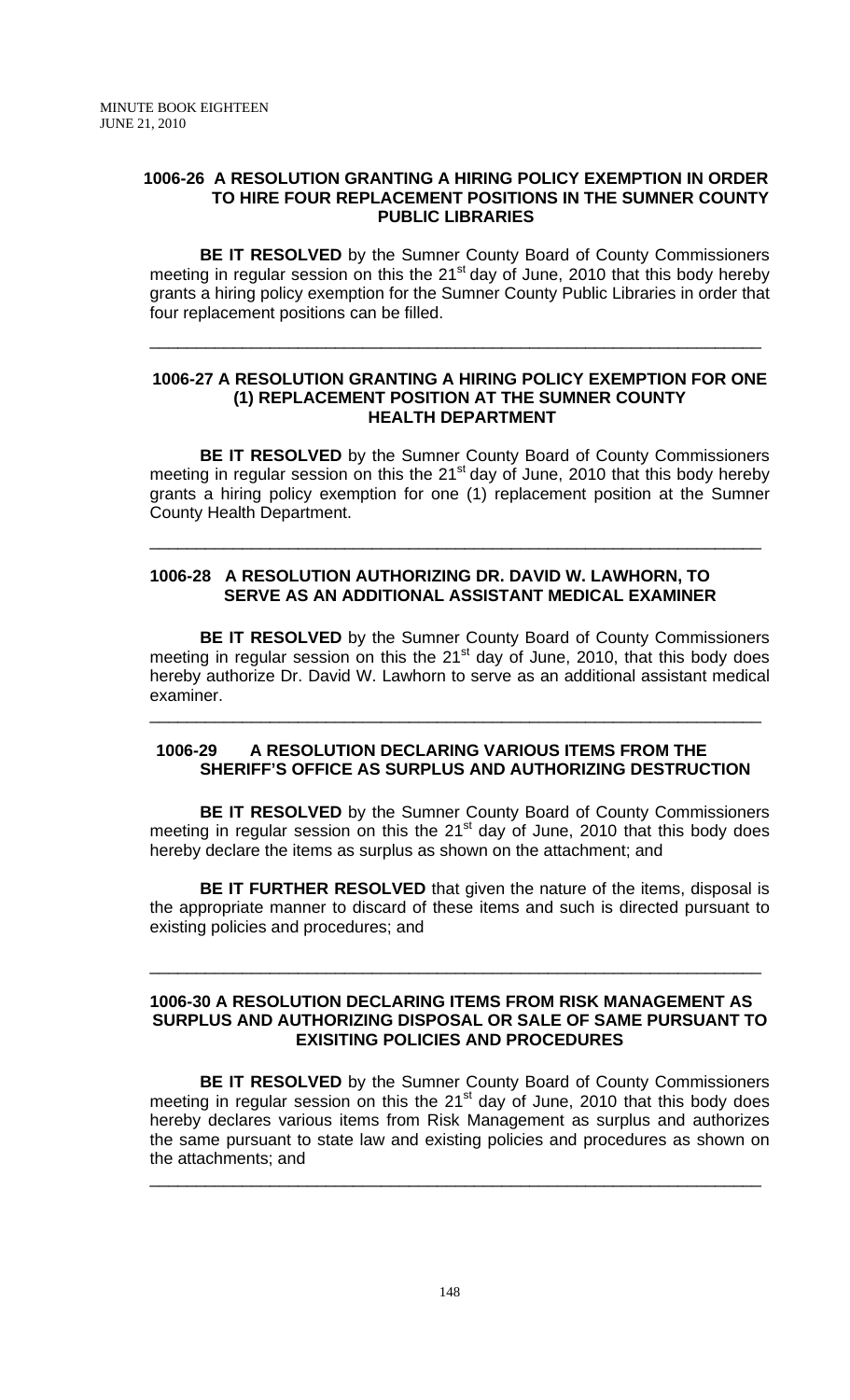## **1006-31 A RESOLUTION DECLARING ITEMS FROM EMERGENCY MEDICAL SERVICES AS SURPLUS AND AUTHORIZING DISPOSAL OR SALE OF SAME PURSUANT TO EXISITING POLICIES AND PROCEDURES**

**BE IT RESOLVED** by the Sumner County Board of County Commissioners meeting in regular session on this the  $21<sup>st</sup>$  day of June, 2010 that this body does hereby declares various items from Emergency Medical Services as surplus and authorizes the same pursuant to state law and existing policies and procedures as shown on the attachments; and

\_\_\_\_\_\_\_\_\_\_\_\_\_\_\_\_\_\_\_\_\_\_\_\_\_\_\_\_\_\_\_\_\_\_\_\_\_\_\_\_\_\_\_\_\_\_\_\_\_\_\_\_\_\_\_\_\_\_\_\_\_\_\_\_\_\_

## **1006-32 A RESOLUTION DECLARING VARIOUS OFFICE ITEMS AS SURPLUS AND AUTHORIZING SALE OF SAME PURSUANT TO EXISITING POLICIES AND PROCEDURES FOR THE PORTLAND PUBLIC LIBRARY**

 **BE IT RESOLVED** by the Sumner County Board of County Commissioners meeting in regular session on this the 21<sup>st</sup> day of June, 2010 that this body does hereby declare various office items from the Portland Public Library as surplus as shown on the attachments herewith; and

**BE IT FURTHER RESOLVED,** that the sale or disposal of the same is authorized pursuant to existing policies and procedures.

\_\_\_\_\_\_\_\_\_\_\_\_\_\_\_\_\_\_\_\_\_\_\_\_\_\_\_\_\_\_\_\_\_\_\_\_\_\_\_\_\_\_\_\_\_\_\_\_\_\_\_\_\_\_\_\_\_\_\_\_\_\_\_\_

## **1006-33 A RESOLUTION DECLARING VARIOUS ITEMS FROM THE HENDERSONVILLE LIBRARY AS SURPLUS AND AUTHORIZING DISPOSAL OR SALE OF SAME PURSUANT TO EXISITING POLICIES AND PROCEDURES**

 **BE IT RESOLVED** by the Sumner County Board of County Commissioners meeting in regular session on this the 21<sup>st</sup> day of June, 2010 that this body does hereby declare the items from the Hendersonville Library as surplus as shown on the attachments; and

**BE IT FURTHER RESOLVED,** that the disposal or sale of the same is authorized pursuant to existing policies and procedures.

\_\_\_\_\_\_\_\_\_\_\_\_\_\_\_\_\_\_\_\_\_\_\_\_\_\_\_\_\_\_\_\_\_\_\_\_\_\_\_\_\_\_\_\_\_\_\_\_\_\_\_\_\_\_\_\_\_\_\_\_\_\_\_\_\_

#### **1006-34 A RESOLUTION DECLARING VARIOUS ITEMS FROM THE GALLATIN PUBLIC LIBRARY AS SURPLUS AND AUTHORIZING DISPOSAL OR SALE OF SAME PURSUANT TO EXISITING POLICIES AND PROCEDURES**

 **BE IT RESOLVED** by the Sumner County Board of County Commissioners meeting in regular session on this the  $21<sup>st</sup>$  day of June, 2010 that this body does hereby declare the items from the Gallatin Public Library as surplus as shown on the attachments; and

**BE IT FURTHER RESOLVED,** that the disposal or sale of the same is authorized pursuant to existing policies and procedures.

\_\_\_\_\_\_\_\_\_\_\_\_\_\_\_\_\_\_\_\_\_\_\_\_\_\_\_\_\_\_\_\_\_\_\_\_\_\_\_\_\_\_\_\_\_\_\_\_\_\_\_\_\_\_\_\_\_\_\_\_\_\_\_\_\_\_

## **1006-35 A RESOLUTION READOPTING THE PROMISSORY NOTE WITH THE SUMNER COUNTY AIRPORT AUTHORITY**

**BE IT RESOLVED** by the Sumner County Board of County Commissioners meeting in regular session on this the  $21<sup>st</sup>$  day of June, 2010, that this body does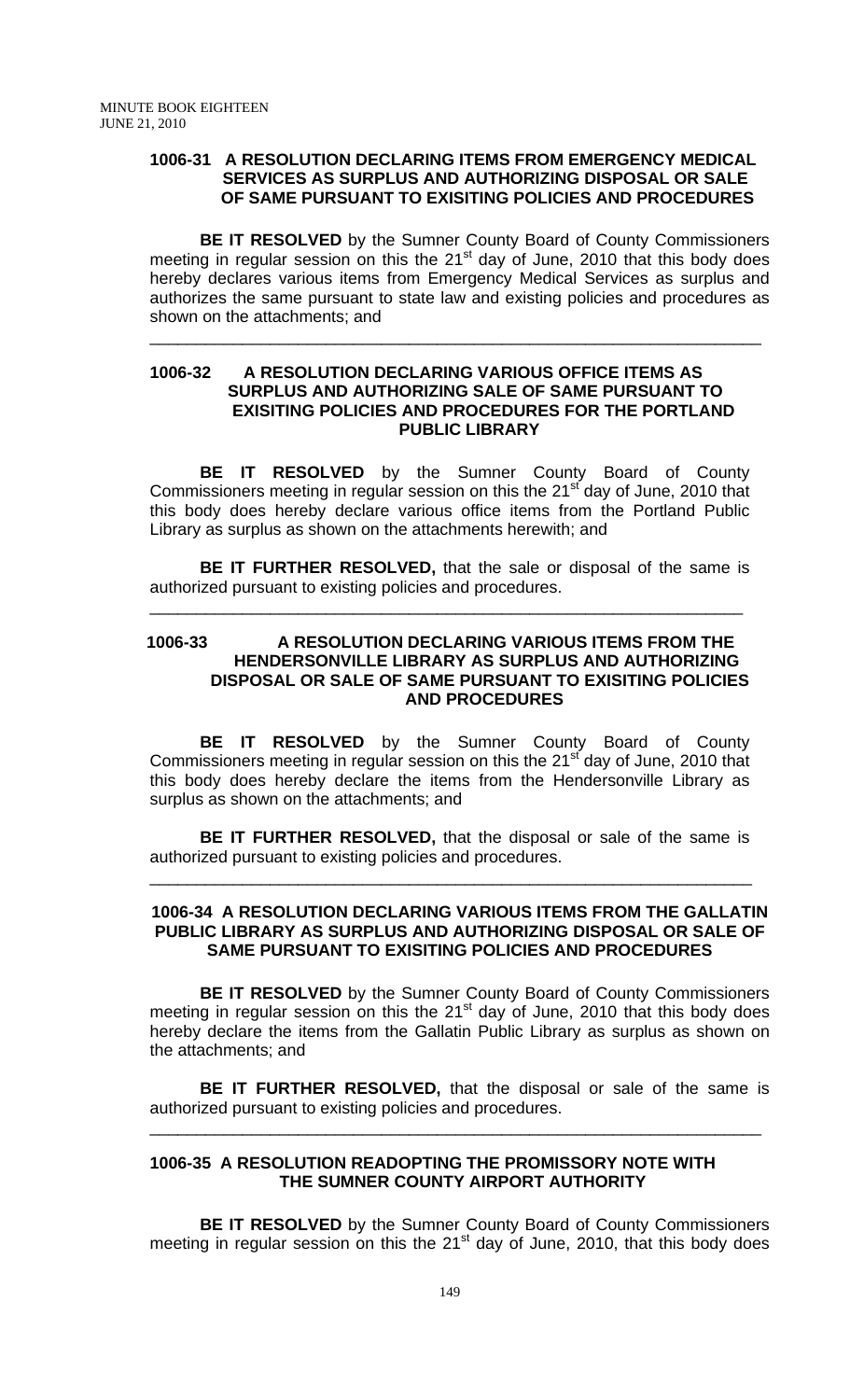hereby readopt the promissory note with the Sumner County Airport Authority in the form attached herewith as exhibit A.

\_\_\_\_\_\_\_\_\_\_\_\_\_\_\_\_\_\_\_\_\_\_\_\_\_\_\_\_\_\_\_\_\_\_\_\_\_\_\_\_\_\_\_\_\_\_\_\_\_\_\_\_\_\_\_\_\_\_\_\_\_\_\_\_\_\_

## **1006-37 A RESOLUTION APPROVING THE CLERK AND MASTER'S BONDS OF SUMNER COUNTY, TENNESSEE**

 **BE IT RESOLVED** by the Sumner County Board of County Commissioners meeting in regular session on this  $21<sup>st</sup>$  day of June, 2010, that this body hereby approves the bonds of the Clerk and Master of Sumner County, Tennessee (copy attached).

\_\_\_\_\_\_\_\_\_\_\_\_\_\_\_\_\_\_\_\_\_\_\_\_\_\_\_\_\_\_\_\_\_\_\_\_\_\_\_\_\_\_\_\_\_\_\_\_\_\_\_\_\_\_\_\_\_\_\_\_\_\_\_\_\_\_

## **PROPERTY TAX REFUNDS**

The following property tax refunds were included on the Consent Agenda:

| • Brown, Brian R. & Ashley E. | 283.46<br>S. |
|-------------------------------|--------------|
| • Dawn Food Products, Inc.    | 66.16<br>\$  |
| • JDN Realty Corp.            | \$5,220.13   |
| • Kemp, Terry Alan            | \$219.45     |
| • Lowes Home Center, Inc.     | \$5,812.63   |
| • Munday, Martha              | \$120.74     |
| • Salvation Army              | \$1,603.23   |
| • US of America               | \$893.19     |
|                               |              |

The electronic vote was recorded in the following manner:

| <b>Akins</b>       |   | Fennell         |   | Utley     |          |   |          |
|--------------------|---|-----------------|---|-----------|----------|---|----------|
| Graves             |   | Satterfield     |   | F. Freels |          |   |          |
| Matthews N         |   | <b>Boyd</b>     |   | Camp      |          | Y |          |
| <b>Hendricks Y</b> |   | Vaughn          | Y | LeMarbre  |          | Y |          |
| Moser              |   | Decker          | Y | Hyde      |          |   |          |
| <b>Hughes</b>      | Y | <b>Skidmore</b> |   | P. Freels |          |   |          |
| <b>Stone</b>       |   | <b>Hobbs</b>    |   | Pospisil  |          |   |          |
| 1006-CONSENT       |   | <b>Yes: 20</b>  |   | No: 1     | Abs: $0$ |   | 08:12 PM |

 Chairman Hyde declared the Consent Agenda approved by the body on the first and final reading.

## **ADJOURNMENT**

 **\_\_\_\_\_\_\_\_\_\_\_\_\_\_\_\_\_\_\_\_\_\_\_\_\_\_\_\_\_\_\_\_\_\_\_\_\_\_\_\_\_\_\_\_\_\_\_\_\_\_\_\_\_\_\_\_\_\_\_\_\_\_\_** 

 Upon motion of Commissioner LeMarbre, seconded by Commissioner Frank Freels, Chairman Hyde declared the Commission meeting adjourned at 8:15 p.m.

#### \_\_\_\_\_\_\_\_\_\_\_\_\_\_\_\_\_\_\_\_\_\_\_\_\_\_\_\_\_\_\_ \_\_\_\_\_\_\_\_\_\_\_\_\_\_\_\_\_\_\_\_\_\_\_\_\_\_\_\_\_\_\_ BILL KEMP, CLERK MERROL HYDE, CHAIRMAN